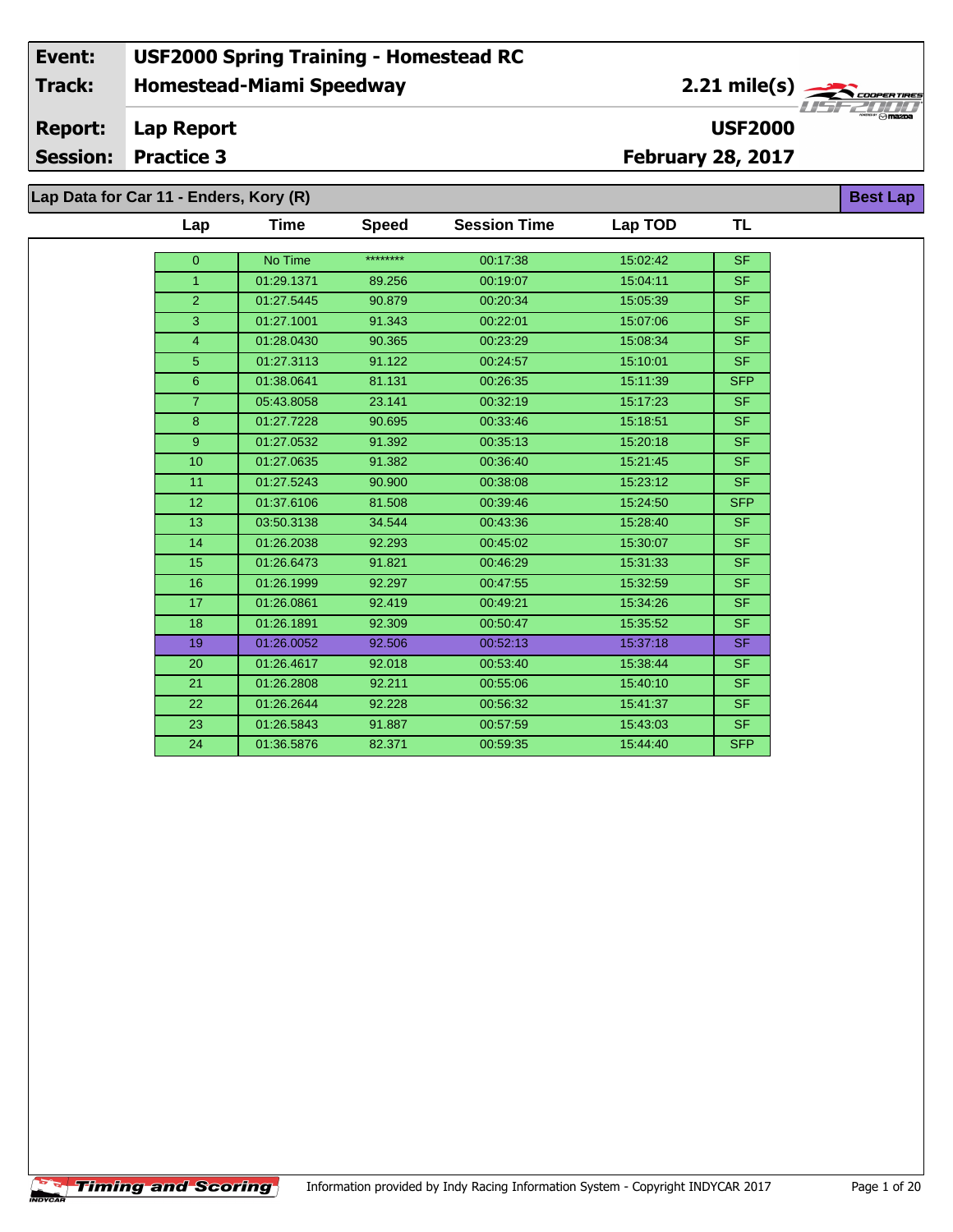### **Homestead-Miami Speedway Lap Report February 28, 2017 Event: USF2000 Spring Training - Homestead RC Track: Report: Session: Practice 3 USF2000** 2.21 mile(s) **Best Lap Lap Data for Car 12 - de la Vara, Moises (R)**

13 01:25.8551 92.668 00:41:58 15:27:03 SF 14 01:26.1456 92.355 00:43:24 15:28:29 SF 15 01:25.9600 92.555 00:44:50 15:29:55 SF 16 01:37.2415 81.817 00:46:27 15:31:32 SFP 17 04:27.7679 29.712 00:50:55 15:35:60 SF 18 01:26.1640 92.336 00:52:21 15:37:26 SF 19 01:26.7264 91.737 00:53:48 15:38:53 SF 20 01:26.7073 91.757 00:55:15 15:40:19 SF 21 01:28.1949 90.209 00:56:43 15:41:47 SF 22 01:39.1741 80.223 00:58:22 15:43:27 SFP

| Lap             | Time       | <b>Speed</b> | <b>Session Time</b> | Lap TOD  | TL         |
|-----------------|------------|--------------|---------------------|----------|------------|
| $\mathbf{0}$    | No Time    | ********     | 00:15:55            | 15:00:60 | SF.        |
|                 | 01:28.2411 | 90.162       | 00:17:24            | 15:02:28 | <b>SF</b>  |
| 2               | 01:29.1403 | 89.253       | 00:18:53            | 15:03:57 | SF.        |
| 3               | 01:28.2098 | 90.194       | 00:20:21            | 15:05:26 | SF.        |
| $\overline{4}$  | 01:27.7985 | 90.617       | 00:21:49            | 15:06:53 | <b>SF</b>  |
| 5               | 01:28.4071 | 89.993       | 00:23:17            | 15:08:22 | SF.        |
| 6               | 01:28.2710 | 90.132       | 00:24:46            | 15:09:50 | SF.        |
| $\overline{7}$  | 01:28.0436 | 90.364       | 00:26:14            | 15:11:18 | <b>SF</b>  |
| 8               | 01:38.8849 | 80.457       | 00:27:52            | 15:12:57 | <b>SFP</b> |
| 9               | 08:20.3052 | 15.902       | 00:36:13            | 15:21:17 | SF.        |
| 10 <sup>°</sup> | 01:27.0285 | 91.418       | 00:37:40            | 15:22:44 | <b>SF</b>  |
| 11              | 01:26.2163 | 92.280       | 00:39:06            | 15:24:11 | SF.        |
| 12 <sup>°</sup> | 01:26.1396 | 92.362       | 00:40:32            | 15:25:37 | <b>SF</b>  |

œ.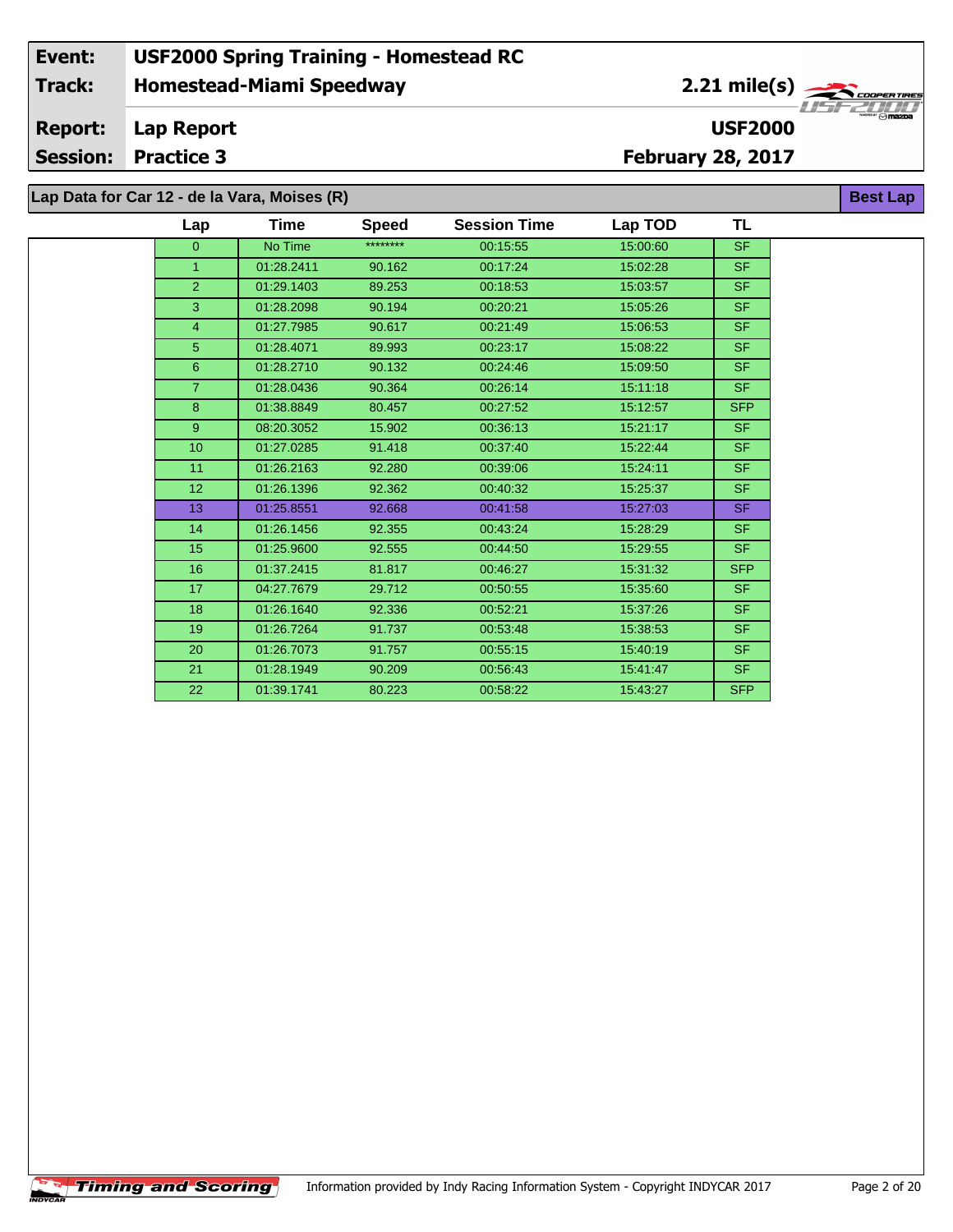### **Homestead-Miami Speedway Lap Report February 28, 2017 Event: USF2000 Spring Training - Homestead RC Track: Report: Session: Practice 3 USF2000** 2.21 mile(s) **Best Lap Lap Data for Car 2 - Donison, Ricky (R)**

13 01:26.9061 91.547 00:33:27 15:18:32 SF 14 01:26.1450 92.356 00:34:53 15:19:58 SF 01:26.5152 91.961 00:36:20 15:21:25 SF 01:39.5998 79.880 00:37:60 15:23:04 SFP 17 07:57.1190 16.675 00:45:57 15:31:01 SF 01:26.4387 92.042 00:47:23 15:32:28 SF 01:41.8704 78.099 00:49:05 15:34:010 SFP 06:07.1558 21.669 00:55:12 15:40:17 SF 21 01:25.7700 92.760 00:56:38 15:41:42 SF 01:26.4242 92.058 00:58:04 15:43:09 SF 01:26.1443 92.357 00:59:31 15:44:35 SF 01:38.6750 80.628 01:01:09 15:46:14 SFP

| Lap             | Time       | <b>Speed</b> | <b>Session Time</b> | Lap TOD  | TL         |
|-----------------|------------|--------------|---------------------|----------|------------|
| $\overline{0}$  | No Time    | ********     | 00:11:53            | 14:56:57 | <b>SF</b>  |
|                 | 01:26.9065 | 91.547       | 00:13:19            | 14:58:24 | <b>SF</b>  |
| $\overline{2}$  | 01:26.4407 | 92.040       | 00:14:46            | 14:59:50 | <b>SF</b>  |
| 3               | 01:26.0876 | 92.417       | 00:16:12            | 15:01:16 | <b>SF</b>  |
| 4               | 01:26.5754 | 91.897       | 00:17:39            | 15:02:43 | <b>SF</b>  |
| 5 <sup>5</sup>  | 01:33.8987 | 84.730       | 00:19:12            | 15:04:17 | SF.        |
| 6               | 01:25.9184 | 92.599       | 00:20:38            | 15:05:43 | <b>SF</b>  |
| $\overline{7}$  | 01:25.8988 | 92.621       | 00:22:04            | 15:07:09 | <b>SF</b>  |
| 8               | 01:26.6157 | 91.854       | 00:23:31            | 15:08:35 | <b>SF</b>  |
| 9               | 01:26.2863 | 92.205       | 00:24:57            | 15:10:02 | <b>SF</b>  |
| 10 <sup>°</sup> | 01:27.2240 | 91.213       | 00:26:24            | 15:11:29 | SF.        |
| 11              | 01:37.6194 | 81.500       | 00:28:02            | 15:13:07 | <b>SFP</b> |
| 12 <sup>2</sup> | 03:58.4647 | 33.363       | 00:32:00            | 15:17:05 | <b>SF</b>  |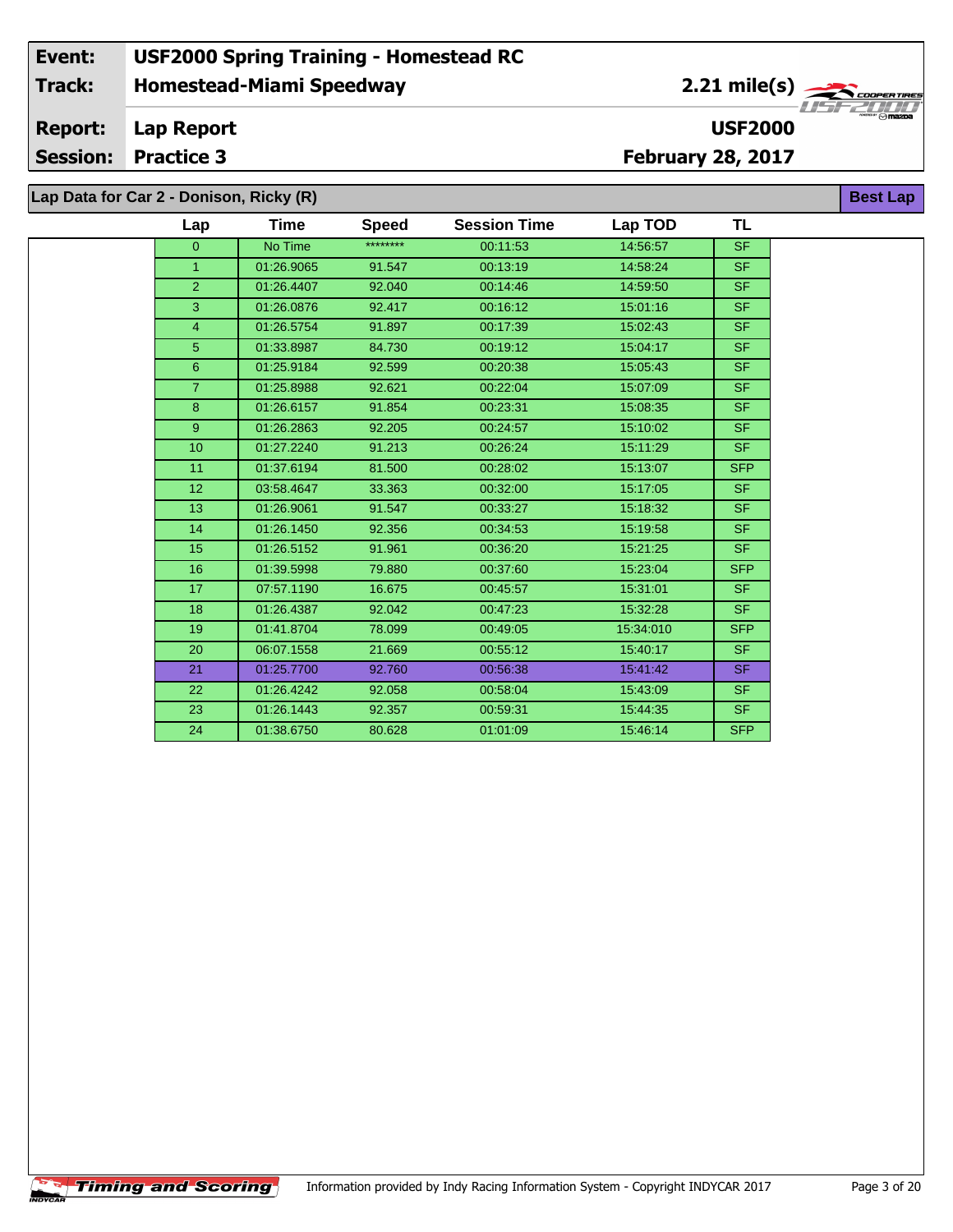#### **Event: USF2000 Spring Training - Homestead RC 2.21 mile(s) Track: Homestead-Miami Speedway** COOPERTIRE **Report: Lap Report USF2000 Session: Practice 3 February 28, 2017 Best Lap**

**Lap Data for Car 20 - Horton, Chandler (R)**

**Timing and Scoring** 

| Lap            | Time       | <b>Speed</b> | <b>Session Time</b> | Lap TOD   | TL         |
|----------------|------------|--------------|---------------------|-----------|------------|
| $\overline{0}$ | No Time    | ********     | 00:01:48            | 14:46:53  | <b>SF</b>  |
| $\mathbf{1}$   | 01:30.3454 | 88.062       | 00:03:18            | 14:48:23  | <b>SF</b>  |
| $\overline{2}$ | 01:29.3834 | 89.010       | 00:04:48            | 14:49:52  | <b>SF</b>  |
| 3              | 01:28.6068 | 89.790       | 00:06:16            | 14:51:21  | <b>SF</b>  |
| $\overline{4}$ | 01:28.6469 | 89.749       | 00:07:45            | 14:52:50  | <b>SF</b>  |
| 5              | 01:29.2607 | 89.132       | 00:09:14            | 14:54:19  | <b>SF</b>  |
| $6\phantom{1}$ | 01:28.7590 | 89.636       | 00:10:43            | 14:55:48  | <b>SF</b>  |
| $\overline{7}$ | 01:28.7730 | 89.622       | 00:12:12            | 14:57:16  | <b>SF</b>  |
| 8              | 01:28.8820 | 89.512       | 00:13:41            | 14:58:45  | <b>SF</b>  |
| 9 <sup>°</sup> | 01:28.8259 | 89.568       | 00:15:010           | 15:00:14  | <b>SF</b>  |
| 10             | 01:44.2546 | 76.313       | 00:16:54            | 15:01:58  | <b>SFP</b> |
| 11             | 06:13.0863 | 21.325       | 00:23:07            | 15:08:11  | SF.        |
| 12             | 01:30.3809 | 88.027       | 00:24:37            | 15:09:42  | <b>SF</b>  |
| 13             | 01:29.0095 | 89.384       | 00:26:06            | 15:11:11  | SF.        |
| 14             | 01:29.6364 | 88.759       | 00:27:36            | 15:12:40  | <b>SF</b>  |
| 15             | 01:29.4116 | 88.982       | 00:29:05            | 15:14:010 | <b>SF</b>  |
| 16             | 01:29.3704 | 89.023       | 00:30:35            | 15:15:39  | <b>SF</b>  |
| 17             | 01:29.5451 | 88.849       | 00:32:04            | 15:17:09  | <b>SF</b>  |
| 18             | 01:28.9469 | 89.447       | 00:33:33            | 15:18:38  | <b>SF</b>  |
| 19             | 01:44.8448 | 75.884       | 00:35:18            | 15:20:23  | <b>SFP</b> |
| 20             | 10:16.6810 | 12.901       | 00:45:35            | 15:30:39  | <b>SF</b>  |
| 21             | 01:29.3253 | 89.068       | 00:47:04            | 15:32:09  | SF.        |
| 22             | 01:29.3619 | 89.031       | 00:48:33            | 15:33:38  | <b>SF</b>  |
| 23             | 01:30.6217 | 87.794       | 00:50:04            | 15:35:09  | <b>SF</b>  |
| 24             | 01:29.4467 | 88.947       | 00:51:34            | 15:36:38  | <b>SF</b>  |
| 25             | 01:29.5263 | 88.868       | 00:53:03            | 15:38:08  | SF.        |
| 26             | 01:44.0782 | 76.443       | 00:54:47            | 15:39:52  | <b>SFP</b> |
| 27             | 03:02.4556 | 43.605       | 00:57:50            | 15:42:54  | <b>SFP</b> |
|                |            |              |                     |           |            |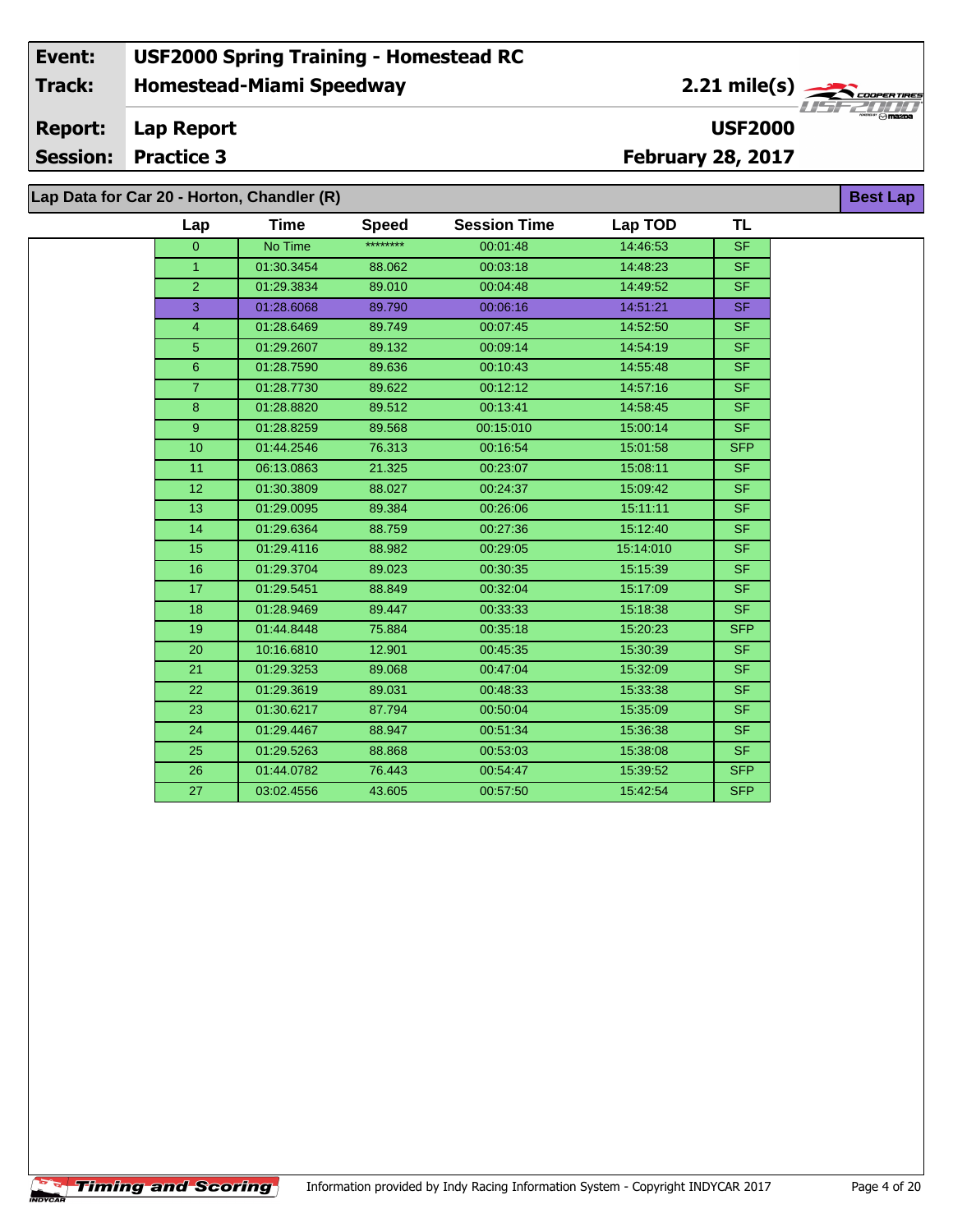| ata for Car 22 - Ming, Calvin (R) |             |              |                     |          |                          |
|-----------------------------------|-------------|--------------|---------------------|----------|--------------------------|
| Lap                               | <b>Time</b> | <b>Speed</b> | <b>Session Time</b> | Lap TOD  | <b>TL</b>                |
| $\mathbf{0}$                      | No Time     | ********     | 00:01:44            | 14:46:48 | <b>SF</b>                |
| $\overline{1}$                    | 01:26.5160  | 91.960       | 00:03:10            | 14:48:15 | <b>SF</b>                |
| $\overline{2}$                    | 01:25.5737  | 92.972       | 00:04:36            | 14:49:40 | $\overline{\mathsf{SF}}$ |
| 3                                 | 01:25.6146  | 92.928       | 00:06:01            | 14:51:06 | <b>SF</b>                |
| $\overline{4}$                    | 01:26.1596  | 92.340       | 00:07:27            | 14:52:32 | $\overline{\mathsf{SF}}$ |
| $\overline{5}$                    | 01:25.7049  | 92.830       | 00:08:53            | 14:53:58 | <b>SF</b>                |
| $\boldsymbol{6}$                  | 01:25.9114  | 92.607       | 00:10:19            | 14:55:24 | $\overline{\mathsf{SF}}$ |
| $\overline{7}$                    | 01:38.8692  | 80.470       | 00:11:58            | 14:57:02 | <b>SFP</b>               |
| 8                                 | 03:12.7718  | 41.272       | 00:15:11            | 15:00:15 | <b>SF</b>                |
| 9                                 | 01:26.8246  | 91.633       | 00:16:37            | 15:01:42 | <b>SF</b>                |
| 10                                | 01:25.9860  | 92.527       | 00:18:03            | 15:03:08 | <b>SF</b>                |
| 11                                | 01:26.2731  | 92.219       | 00:19:30            | 15:04:34 | $\overline{\mathsf{SF}}$ |
| 12                                | 01:38.8411  | 80.493       | 00:21:09            | 15:06:13 | <b>SFP</b>               |
| 13                                | 06:13.7814  | 21.285       | 00:27:22            | 15:12:27 | $\overline{\mathsf{SF}}$ |
| 14                                | 01:26.4706  | 92.008       | 00:28:49            | 15:13:53 | SF                       |
| 15                                | 01:26.6767  | 91.789       | 00:30:16            | 15:15:20 | $\overline{\mathsf{SF}}$ |
| 16                                | 01:26.2846  | 92.206       | 00:31:42            | 15:16:46 | <b>SF</b>                |
| 17                                | 01:39.1463  | 80.245       | 00:33:21            | 15:18:25 | <b>SFP</b>               |
| 18                                | 02:44.7266  | 48.298       | 00:36:06            | 15:21:10 | <b>SF</b>                |
| 19                                | 01:26.2650  | 92.227       | 00:37:32            | 15:22:36 | <b>SF</b>                |
| 20                                | 01:26.5850  | 91.887       | 00:38:59            | 15:24:03 | $\overline{\mathsf{SF}}$ |
| 21                                | 01:26.2952  | 92.195       | 00:40:25            | 15:25:29 | <b>SF</b>                |
| 22                                | 01:41.2011  | 78.616       | 00:42:06            | 15:27:11 | <b>SFP</b>               |
| 23                                | 02:51.0562  | 46.511       | 00:44:57            | 15:30:02 | <b>SF</b>                |
| 24                                | 01:25.5859  | 92.959       | 00:46:23            | 15:31:27 | <b>SF</b>                |
| 25                                | 01:25.8296  | 92.695       | 00:47:48            | 15:32:53 | $\overline{\mathsf{SF}}$ |
| 26                                | 01:25.0063  | 93.593       | 00:49:13            | 15:34:18 | <b>SF</b>                |
| 27                                | 01:25.0657  | 93.528       | 00:50:39            | 15:35:43 | <b>SF</b>                |
| 28                                | 01:25.0650  | 93.528       | 00:52:04            | 15:37:08 | <b>SF</b>                |
| 29                                | 01:25.2421  | 93.334       | 00:53:29            | 15:38:33 | <b>SF</b>                |
| 30                                | 01:41.0864  | 78.705       | 00:55:010           | 15:40:14 | <b>SFP</b>               |
|                                   |             |              |                     |          |                          |

**Timing and Scoring** 

 $\overline{\phantom{a}}$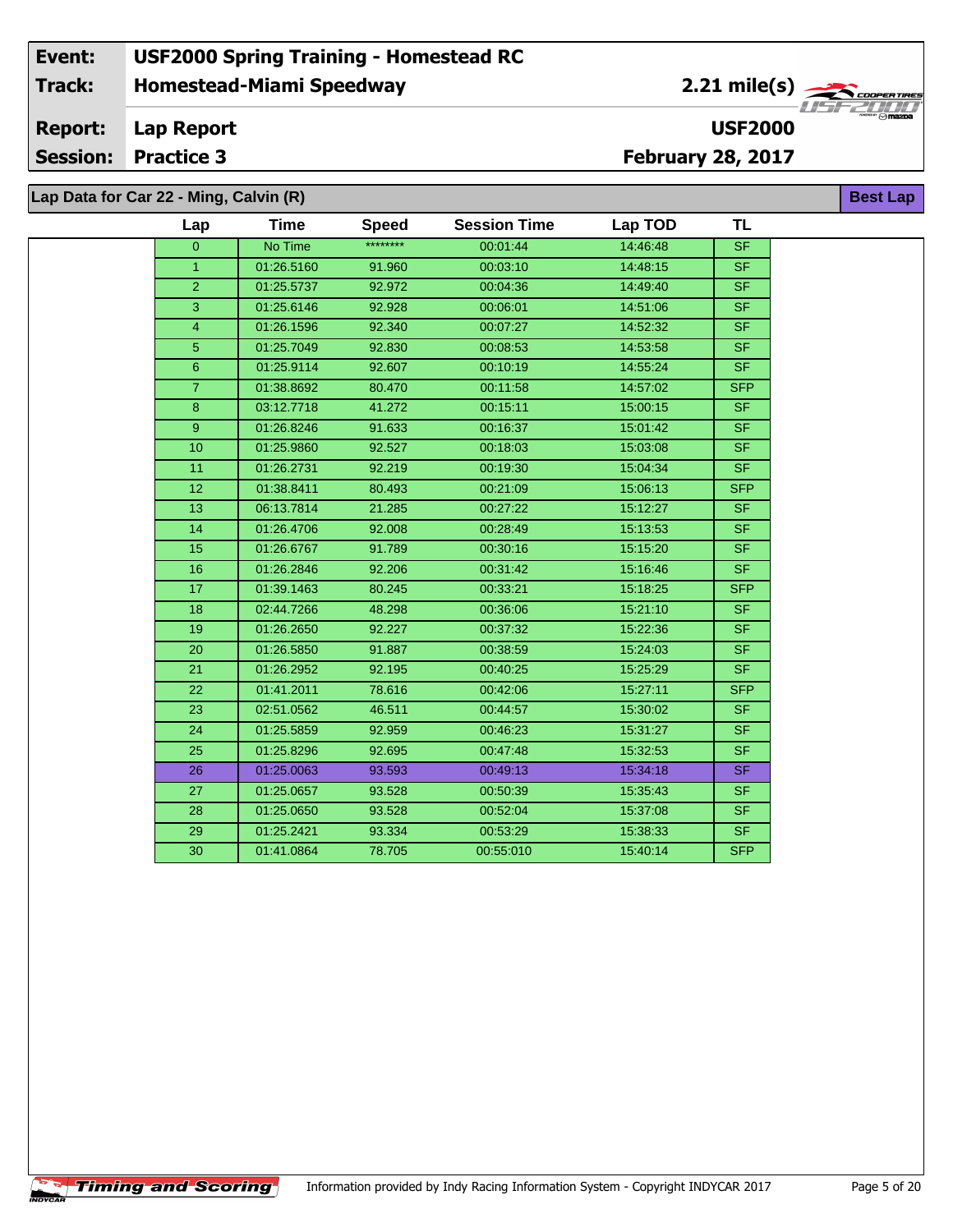| Lap Data for Car 23 - Kohl, Lucas |  |  |  |  |  |
|-----------------------------------|--|--|--|--|--|
|-----------------------------------|--|--|--|--|--|

| Lap            | <b>Time</b> | <b>Speed</b> | <b>Session Time</b> | Lap TOD   | TL                       |
|----------------|-------------|--------------|---------------------|-----------|--------------------------|
| $\overline{0}$ | No Time     | ********     | 00:03:07            | 14:48:11  | <b>SF</b>                |
| $\mathbf{1}$   | 01:27.3596  | 91.072       | 00:04:34            | 14:49:39  | SF.                      |
| $\overline{2}$ | 01:26.9537  | 91.497       | 00:06:01            | 14:51:06  | <b>SF</b>                |
| 3              | 01:27.7448  | 90.672       | 00:07:29            | 14:52:33  | <b>SF</b>                |
| $\overline{4}$ | 01:26.8163  | 91.642       | 00:08:56            | 14:54:00  | $\overline{\mathsf{SF}}$ |
| 5 <sub>5</sub> | 01:27.0372  | 91.409       | 00:10:23            | 14:55:27  | <b>SF</b>                |
| 6              | 01:27.1081  | 91.335       | 00:11:50            | 14:56:54  | <b>SF</b>                |
| $\overline{7}$ | 01:27.0150  | 91.433       | 00:13:17            | 14:58:21  | <b>SF</b>                |
| 8              | 01:27.3066  | 91.127       | 00:14:44            | 14:59:49  | <b>SF</b>                |
| 9 <sup>°</sup> | 01:27.3001  | 91.134       | 00:16:11            | 15:01:16  | <b>SF</b>                |
| 10             | 01:26.9079  | 91.545       | 00:17:38            | 15:02:43  | <b>SF</b>                |
| 11             | 01:28.9883  | 89.405       | 00:19:07            | 15:04:12  | <b>SF</b>                |
| 12             | 01:37.3735  | 81.706       | 00:20:45            | 15:05:49  | <b>SFP</b>               |
| 13             | 07:20.5483  | 18.059       | 00:28:05            | 15:13:010 | <b>SF</b>                |
| 14             | 01:27.9455  | 90.465       | 00:29:33            | 15:14:38  | <b>SF</b>                |
| 15             | 01:28.5355  | 89.862       | 00:31:02            | 15:16:06  | <b>SF</b>                |
| 16             | 01:27.4619  | 90.965       | 00:32:29            | 15:17:34  | <b>SF</b>                |
| 17             | 01:27.8528  | 90.561       | 00:33:57            | 15:19:01  | <b>SF</b>                |
| 18             | 01:28.1194  | 90.287       | 00:35:25            | 15:20:30  | <b>SF</b>                |
| 19             | 01:28.2436  | 90.160       | 00:36:53            | 15:21:58  | <b>SF</b>                |
| 20             | 01:27.5000  | 90.926       | 00:38:21            | 15:23:25  | <b>SF</b>                |
| 21             | 01:37.6720  | 81.456       | 00:39:58            | 15:25:03  | <b>SFP</b>               |
| 22             | 03:13.7452  | 41.064       | 00:43:12            | 15:28:17  | <b>SF</b>                |
| 23             | 01:26.4595  | 92.020       | 00:44:39            | 15:29:43  | <b>SF</b>                |
| 24             | 01:25.5082  | 93.044       | 00:46:04            | 15:31:09  | <b>SF</b>                |
| 25             | 01:28.9564  | 89.437       | 00:47:33            | 15:32:38  | <b>SF</b>                |
| 26             | 01:31.0764  | 87.355       | 00:49:04            | 15:34:09  | <b>SF</b>                |
| 27             | 01:26.5055  | 91.971       | 00:50:31            | 15:35:35  | <b>SF</b>                |
| 28             | 01:26.1255  | 92.377       | 00:51:57            | 15:37:01  | <b>SF</b>                |
| 29             | 01:26.0097  | 92.501       | 00:53:23            | 15:38:27  | <b>SF</b>                |
| 30             | 01:26.5154  | 91.961       | 00:54:49            | 15:39:54  | <b>SF</b>                |
| 31             | 01:40.8736  | 78.871       | 00:56:30            | 15:41:35  | <b>SFP</b>               |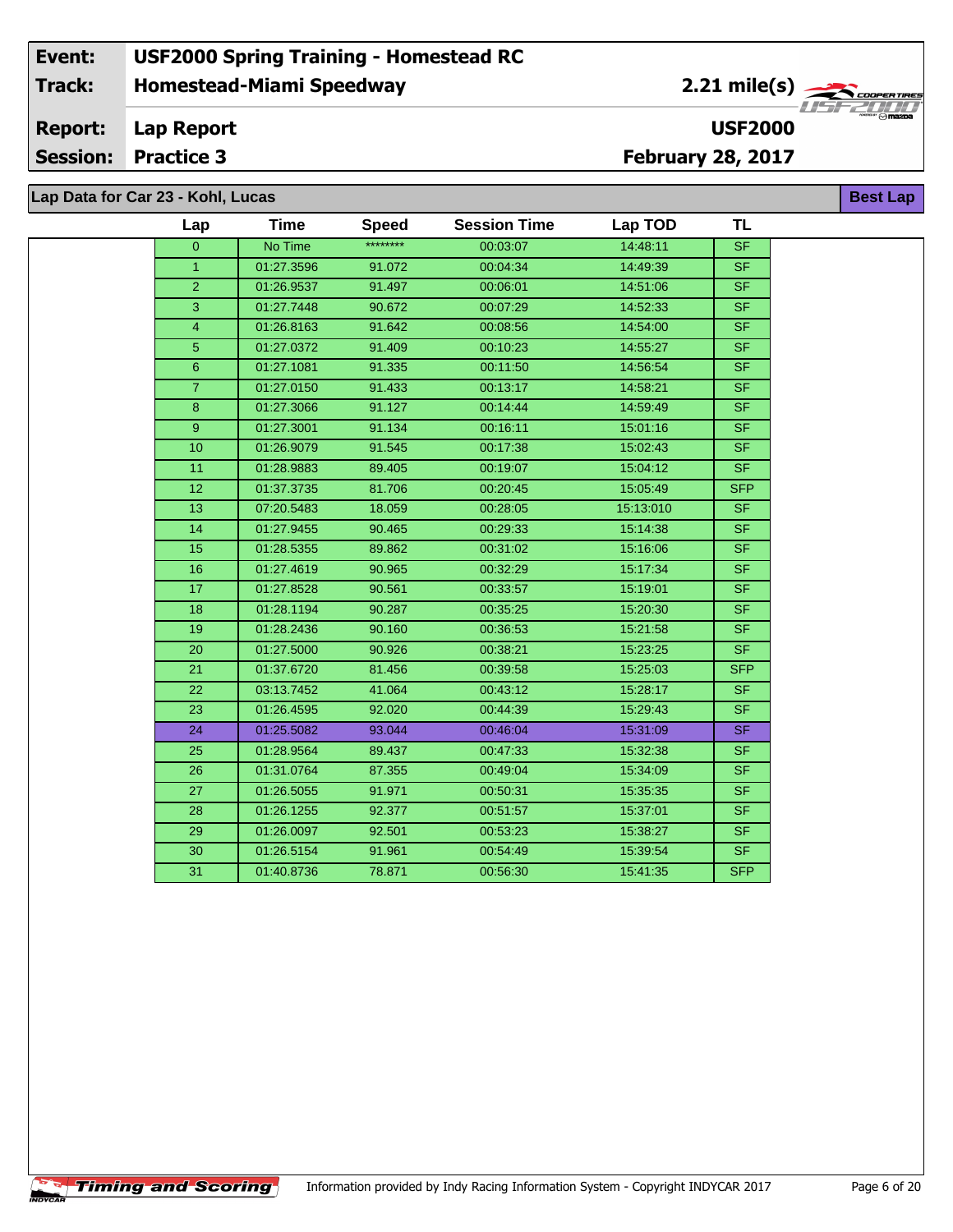**Lap Data for Car 3 - Askew, Oliver (R)**

| Lap            | Time       | <b>Speed</b> | <b>Session Time</b> | Lap TOD  | <b>TL</b>      |
|----------------|------------|--------------|---------------------|----------|----------------|
| $\overline{0}$ | No Time    | ********     | 00:14:23            | 14:59:28 | <b>SF</b>      |
| $\mathbf{1}$   | 01:25.8509 | 92.672       | 00:15:49            | 15:00:54 | SF.            |
| $\overline{2}$ | 01:25.2366 | 93.340       | 00:17:15            | 15:02:19 | SF.            |
| 3              | 01:25.0539 | 93.541       | 00:18:40            | 15:03:44 | SF.            |
| $\overline{4}$ | 01:36.1704 | 82.728       | 00:20:16            | 15:05:20 | <b>SFP</b>     |
| 5              | 03:52.9369 | 34.155       | 00:24:09            | 15:09:13 | <b>SF</b>      |
| 6              | 01:25.5943 | 92.950       | 00:25:34            | 15:10:39 | S <sub>F</sub> |
| $\overline{7}$ | 01:35.5729 | 83.245       | 00:27:010           | 15:12:14 | <b>SFP</b>     |
| 8              | 04:53.0497 | 27.149       | 00:32:03            | 15:17:07 | <b>SFP</b>     |
| 9              | 05:33.8631 | 23.830       | 00:37:37            | 15:22:41 | SF.            |
| 10             | 01:25.3361 | 93.231       | 00:39:02            | 15:24:07 | SF.            |
| 11             | 01:25.0461 | 93.549       | 00:40:27            | 15:25:32 | <b>SF</b>      |
| 12             | 01:25.2926 | 93.279       | 00:41:52            | 15:26:57 | <b>SF</b>      |
| 13             | 01:36.4098 | 82.523       | 00:43:29            | 15:28:33 | <b>SFP</b>     |
| 14             | 03:51.2021 | 34.411       | 00:47:20            | 15:32:25 | <b>SF</b>      |
| 15             | 01:24.6333 | 94.006       | 00:48:45            | 15:33:49 | S <sub>F</sub> |
| 16             | 01:24.8281 | 93.790       | 00:50:010           | 15:35:14 | <b>SF</b>      |
| 17             | 01:28.7653 | 89.630       | 00:51:38            | 15:36:43 | SF.            |
| 18             | 01:24.9392 | 93.667       | 00:53:03            | 15:38:08 | SF.            |
| 19             | 01:24.8273 | 93.791       | 00:54:28            | 15:39:33 | SF.            |
| 20             | 01:24.8390 | 93.778       | 00:55:53            | 15:40:57 | SF.            |
| 21             | 01:24.5618 | 94.085       | 00:57:17            | 15:42:22 | SF.            |
| 22             | 01:24.7366 | 93.891       | 00:58:42            | 15:43:47 | <b>SF</b>      |
| 23             | 01:40.9180 | 78.836       | 01:00:23            | 15:45:28 | <b>SFP</b>     |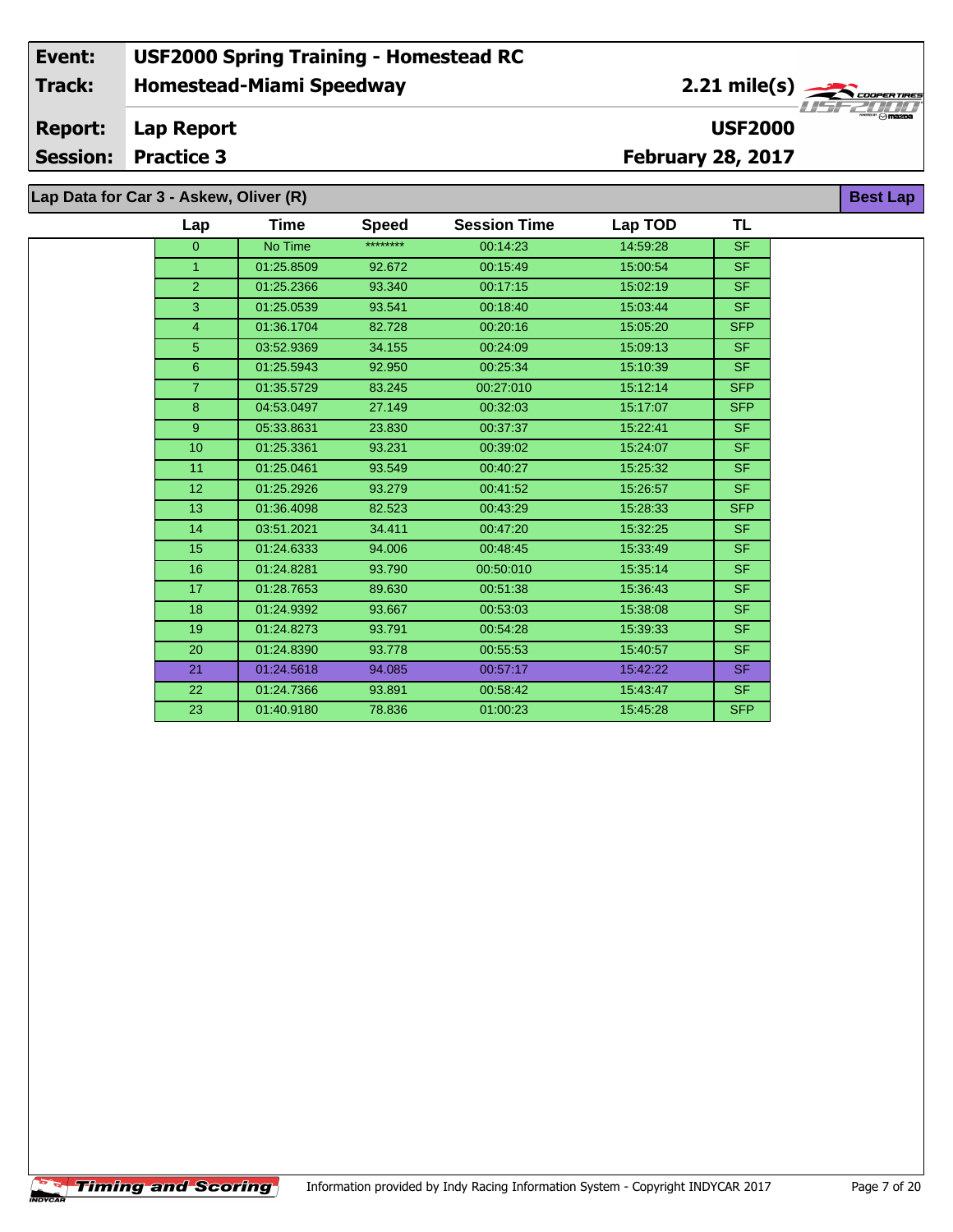# **Lap Data for Car 31 - Kirkwood, Kyle (R)**

| Lap            | Time       | <b>Speed</b> | <b>Session Time</b> | Lap TOD   | <b>TL</b>  |
|----------------|------------|--------------|---------------------|-----------|------------|
| $\overline{0}$ | No Time    | ********     | 00:04:56            | 14:50:00  | <b>SF</b>  |
| $\mathbf{1}$   | 01:29.8430 | 88.554       | 00:06:26            | 14:51:30  | <b>SF</b>  |
| 2              | 01:27.0655 | 91.379       | 00:07:53            | 14:52:57  | <b>SF</b>  |
| 3              | 01:27.0927 | 91.351       | 00:09:20            | 14:54:24  | <b>SF</b>  |
| $\overline{4}$ | 01:26.8435 | 91.613       | 00:10:47            | 14:55:51  | <b>SF</b>  |
| $\sqrt{5}$     | 01:26.8452 | 91.611       | 00:12:13            | 14:57:18  | <b>SF</b>  |
| 6              | 01:31.3998 | 87.046       | 00:13:45            | 14:58:49  | <b>SF</b>  |
| $\overline{7}$ | 01:26.7327 | 91.730       | 00:15:12            | 15:00:16  | <b>SF</b>  |
| 8              | 01:27.4339 | 90.994       | 00:16:39            | 15:01:44  | <b>SF</b>  |
| 9              | 01:26.3531 | 92.133       | 00:18:05            | 15:03:010 | <b>SF</b>  |
| 10             | 01:27.1941 | 91.245       | 00:19:33            | 15:04:37  | <b>SF</b>  |
| 11             | 01:26.6979 | 91.767       | 00:20:59            | 15:06:04  | <b>SF</b>  |
| 12             | 01:38.1416 | 81.067       | 00:22:37            | 15:07:42  | <b>SFP</b> |
| 13             | 23:21.8205 | 5.675        | 00:45:59            | 15:31:04  | <b>SF</b>  |
| 14             | 01:25.4315 | 93.127       | 00:47:25            | 15:32:29  | <b>SF</b>  |
| 15             | 01:25.1861 | 93.396       | 00:48:50            | 15:33:54  | <b>SF</b>  |
| 16             | 01:25.2251 | 93.353       | 00:50:15            | 15:35:20  | <b>SF</b>  |
| 17             | 01:31.4234 | 87.024       | 00:51:47            | 15:36:51  | <b>SF</b>  |
| 18             | 01:26.9384 | 91.513       | 00:53:13            | 15:38:18  | <b>SF</b>  |
| 19             | 01:31.2190 | 87.219       | 00:54:45            | 15:39:49  | <b>SF</b>  |
| 20             | 01:25.5411 | 93.008       | 00:56:10            | 15:41:15  | <b>SF</b>  |
| 21             | 01:40.6950 | 79.011       | 00:57:51            | 15:42:55  | <b>SFP</b> |

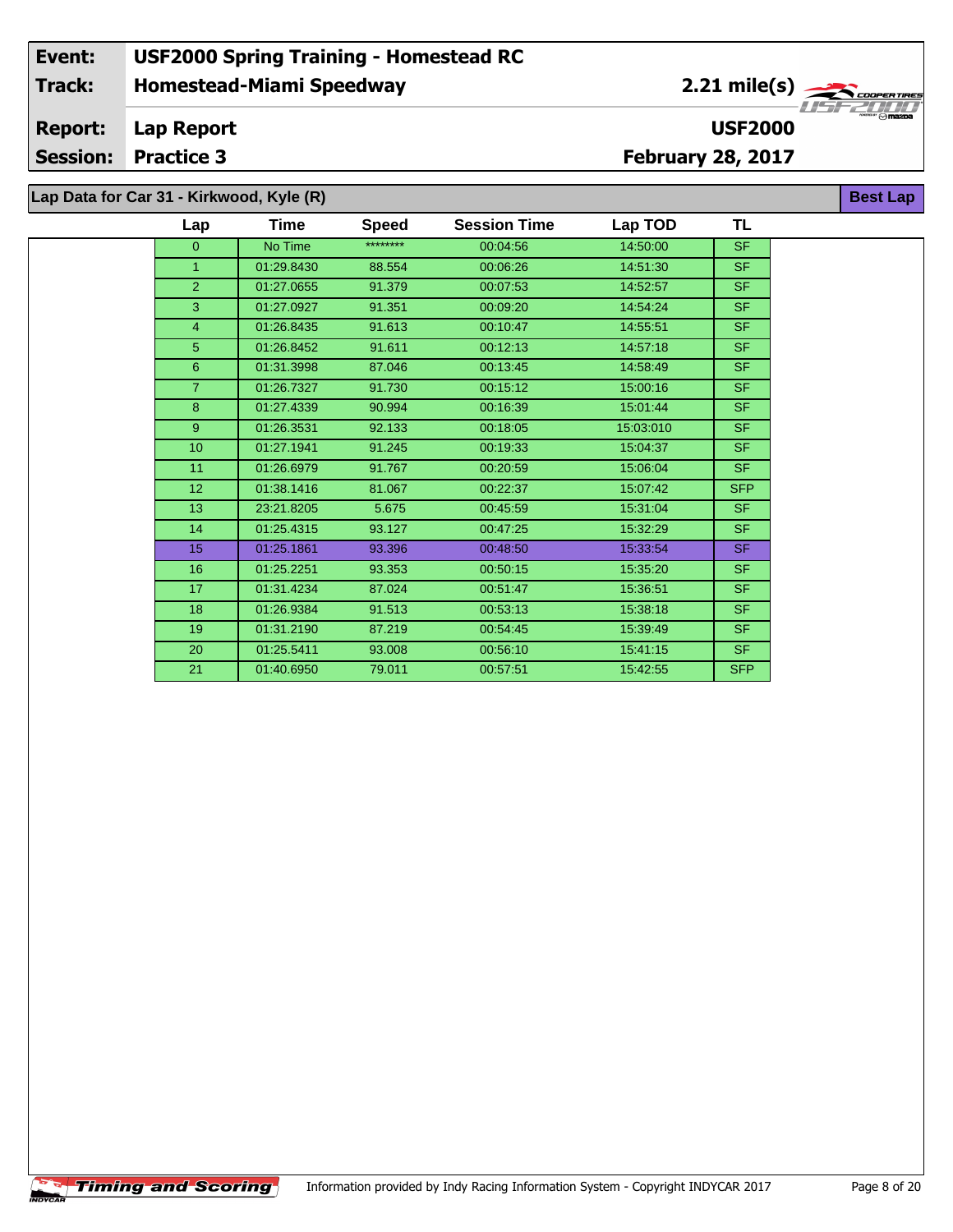# **Lap Data for Car 34 - Wright, Kris (R)**

 $\sqrt{\textbf{T}}$ iming and Scoring $\sqrt{\textbf{S}}$ 

÷.

| Lap            | <b>Time</b> | <b>Speed</b> | <b>Session Time</b> | Lap TOD  | <b>TL</b>                |
|----------------|-------------|--------------|---------------------|----------|--------------------------|
| $\Omega$       | No Time     | ********     | 00:04:03            | 14:49:07 | S <sub>F</sub>           |
| $\mathbf{1}$   | 01:29.3563  | 89.037       | 00:05:32            | 14:50:37 | SF.                      |
| $\overline{2}$ | 01:27.9735  | 90.436       | 00:07:00            | 14:52:05 | <b>SF</b>                |
| 3              | 01:27.6714  | 90.748       | 00:08:28            | 14:53:32 | SF.                      |
| $\overline{4}$ | 01:29.4576  | 88.936       | 00:09:57            | 14:55:02 | $\overline{\mathsf{SF}}$ |
| 5 <sup>5</sup> | 01:50.5606  | 71.961       | 00:11:48            | 14:56:52 | <b>SFP</b>               |
| $6\phantom{1}$ | 08:14.0710  | 16.103       | 00:20:02            | 15:05:06 | SF.                      |
| $\overline{7}$ | 01:27.5404  | 90.884       | 00:21:29            | 15:06:34 | SF.                      |
| 8              | 01:27.2185  | 91.219       | 00:22:57            | 15:08:01 | <b>SF</b>                |
| 9              | 01:27.4013  | 91.028       | 00:24:24            | 15:09:29 | SF.                      |
| 10             | 01:27.3859  | 91.044       | 00:25:51            | 15:10:56 | <b>SF</b>                |
| 11             | 01:28.5609  | 89.836       | 00:27:20            | 15:12:25 | SF.                      |
| 12             | 01:28.2465  | 90.157       | 00:28:48            | 15:13:53 | <b>SF</b>                |
| 13             | 01:42.2864  | 77.782       | 00:30:31            | 15:15:35 | <b>SFP</b>               |
| 14             | 07:33.5896  | 17.540       | 00:38:04            | 15:23:09 | <b>SF</b>                |
| 15             | 01:27.5531  | 90.871       | 00:39:32            | 15:24:36 | SF.                      |
| 16             | 01:27.2982  | 91.136       | 00:40:59            | 15:26:04 | <b>SF</b>                |
| 17             | 01:28.5784  | 89.819       | 00:42:28            | 15:27:32 | <b>SF</b>                |
| 18             | 01:29.1562  | 89.237       | 00:43:57            | 15:29:01 | SF.                      |
| 19             | 01:27.6981  | 90.720       | 00:45:24            | 15:30:29 | <b>SF</b>                |
| 20             | 01:26.7724  | 91.688       | 00:46:51            | 15:31:56 | SF.                      |
| 21             | 01:28.4424  | 89.957       | 00:48:20            | 15:33:24 | <b>SF</b>                |
| 22             | 02:02.9324  | 64.718       | 00:50:23            | 15:35:27 | <b>SFP</b>               |
| 23             | 05:22.2099  | 24.692       | 00:55:45            | 15:40:49 | <b>SF</b>                |
| 24             | 01:27.3948  | 91.035       | 00:57:12            | 15:42:17 | SF.                      |
| 25             | 01:29.7641  | 88.632       | 00:58:42            | 15:43:46 | SF.                      |
| 26             | 01:29.5977  | 88.797       | 01:00:12            | 15:45:16 | SF.                      |
| 26             | No Time     | ********     | 01:02:02            | 15:47:07 | <b>SFP</b>               |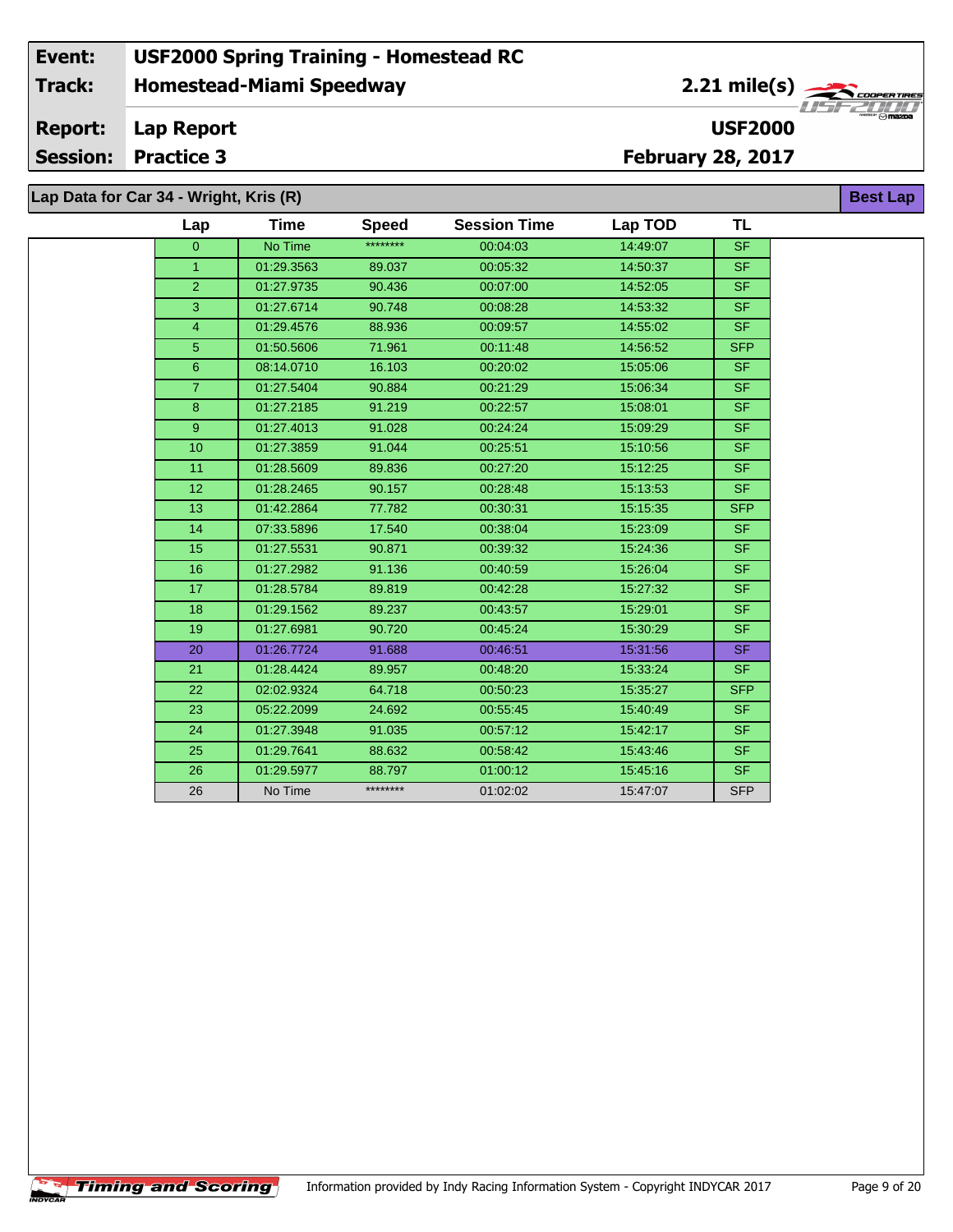**Lap Data for Car 36 - Dickerson, Dakota**

÷.

| Lap              | Time       | <b>Speed</b> | <b>Session Time</b> | Lap TOD  | <b>TL</b>                |
|------------------|------------|--------------|---------------------|----------|--------------------------|
| $\Omega$         | No Time    | ********     | 00:07:19            | 14:52:23 | <b>SFP</b>               |
| $\mathbf{1}$     | 05:40.9406 | 23.335       | 00:12:60            | 14:58:04 | SF.                      |
| $\overline{2}$   | 01:27.1820 | 91.257       | 00:14:27            | 14:59:31 | SF.                      |
| 3                | 01:26.6941 | 91.771       | 00:15:53            | 15:00:58 | SF.                      |
| $\overline{4}$   | 01:26.4721 | 92.007       | 00:17:20            | 15:02:25 | $\overline{\mathsf{SF}}$ |
| 5 <sup>5</sup>   | 01:26.5392 | 91.935       | 00:18:47            | 15:03:51 | SF.                      |
| 6 <sup>°</sup>   | 01:26.6471 | 91.821       | 00:20:13            | 15:05:18 | S <sub>F</sub>           |
| $\overline{7}$   | 01:26.8457 | 91.611       | 00:21:40            | 15:06:45 | SF.                      |
| 8                | 01:27.1518 | 91.289       | 00:23:07            | 15:08:12 | <b>SF</b>                |
| 9 <sup>°</sup>   | 01:27.2928 | 91.142       | 00:24:34            | 15:09:39 | SF.                      |
| 10 <sup>10</sup> | 01:27.5616 | 90.862       | 00:26:02            | 15:11:07 | SF.                      |
| 11               | 01:39.7688 | 79.744       | 00:27:42            | 15:12:46 | <b>SFP</b>               |
| 12 <sub>2</sub>  | 06:05.7246 | 21.754       | 00:33:47            | 15:18:52 | SF.                      |
| 13               | 01:27.3665 | 91.065       | 00:35:15            | 15:20:19 | $\overline{\mathsf{SF}}$ |
| 14               | 01:27.1218 | 91.320       | 00:36:42            | 15:21:47 | SF.                      |
| 15               | 01:26.8982 | 91.555       | 00:38:09            | 15:23:13 | S <sub>F</sub>           |
| 16               | 01:38.9340 | 80.417       | 00:39:48            | 15:24:52 | <b>SFP</b>               |
| 17               | 05:43.1482 | 23.185       | 00:45:31            | 15:30:36 | SF.                      |
| 18               | 01:25.9087 | 92.610       | 00:46:57            | 15:32:01 | SF.                      |
| 19               | 01:25.5639 | 92.983       | 00:48:22            | 15:33:27 | SF.                      |
| 20               | 01:26.6185 | 91.851       | 00:49:49            | 15:34:54 | SF.                      |
| 21               | 01:25.5053 | 93.047       | 00:51:15            | 15:36:19 | SF.                      |
| 22               | 01:25.2684 | 93.305       | 00:52:40            | 15:37:44 | SF.                      |
| 23               | 01:40.9669 | 78.798       | 00:54:21            | 15:39:25 | <b>SFP</b>               |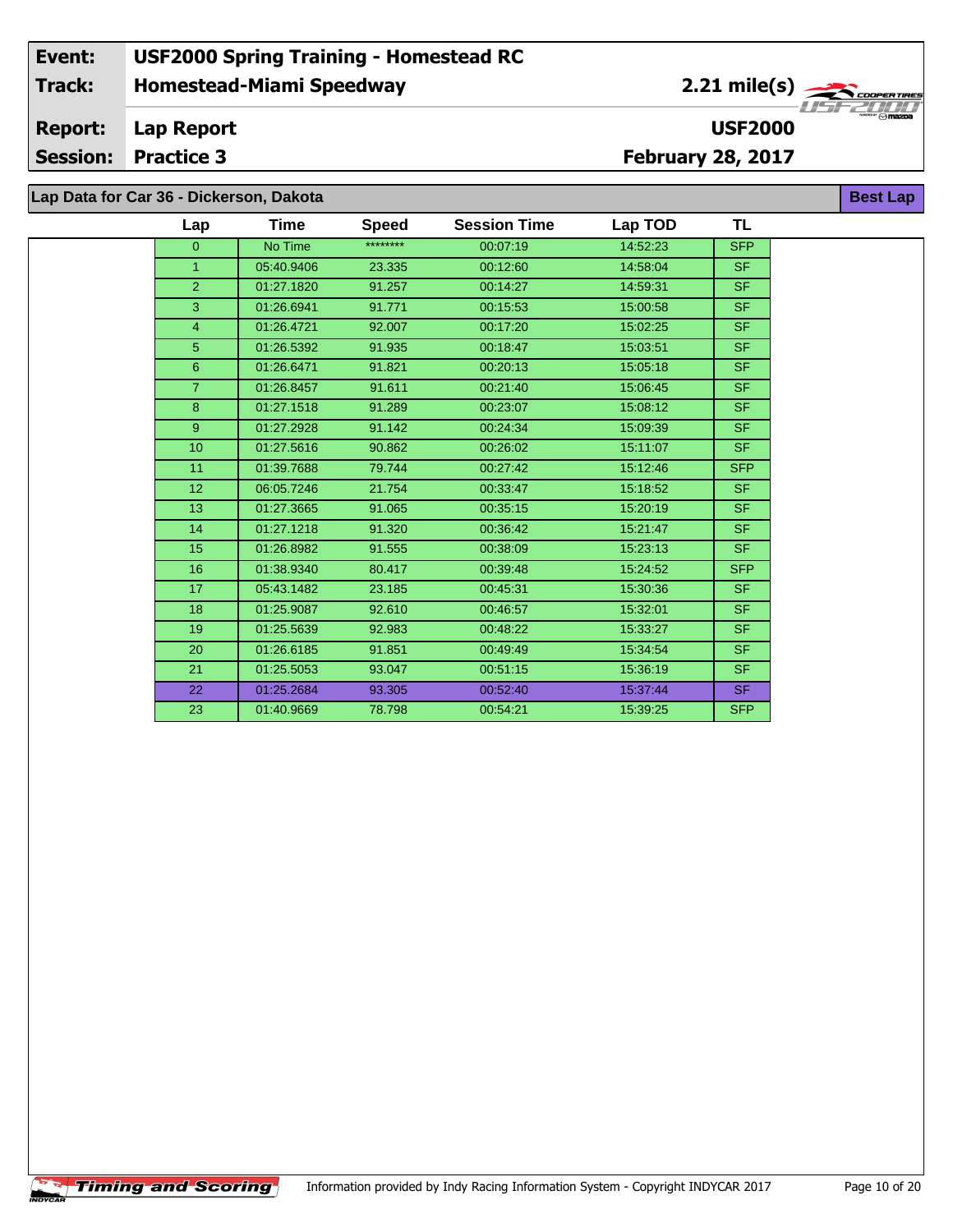#### **Event: USF2000 Spring Training - Homestead RC 2.21 mile(s) Track: Homestead-Miami Speedway** .<br>COOPERTIRE **Report: Lap Report USF2000 Session: Practice 3 February 28, 2017 Lap Data for Car 37 - Castro, Andre (R) Best Lap**

| Lap            | Time       | <b>Speed</b> | <b>Session Time</b> | Lap TOD  | <b>TL</b>  |
|----------------|------------|--------------|---------------------|----------|------------|
| $\overline{0}$ | No Time    | ********     | 00:12:03            | 14:57:08 | <b>SF</b>  |
| $\mathbf{1}$   | 01:27.1413 | 91.300       | 00:13:30            | 14:58:35 | <b>SF</b>  |
| $\overline{2}$ | 01:26.8556 | 91.600       | 00:14:57            | 15:00:02 | SF.        |
| 3              | 01:26.4898 | 91.988       | 00:16:24            | 15:01:28 | <b>SF</b>  |
| 4              | 01:26.6036 | 91.867       | 00:17:50            | 15:02:55 | <b>SF</b>  |
| 5              | 01:26.7708 | 91.690       | 00:19:17            | 15:04:22 | <b>SF</b>  |
| 6              | 01:26.7406 | 91.722       | 00:20:44            | 15:05:48 | SF.        |
| $\overline{7}$ | 01:40.4429 | 79.209       | 00:22:24            | 15:07:29 | <b>SFP</b> |
| $\bf8$         | 10:17.9520 | 12.875       | 00:32:42            | 15:17:47 | <b>SF</b>  |
| 9              | 01:37.0717 | 81.960       | 00:34:19            | 15:19:24 | <b>SF</b>  |
| 10             | 01:27.1859 | 91.253       | 00:35:46            | 15:20:51 | <b>SF</b>  |
| 11             | 01:26.6536 | 91.814       | 00:37:13            | 15:22:18 | SF.        |
| 12             | 01:27.3374 | 91.095       | 00:38:40            | 15:23:45 | <b>SF</b>  |
| 13             | 01:43.3531 | 76.979       | 00:40:24            | 15:25:28 | <b>SFP</b> |
| 14             | 06:13.6932 | 21.290       | 00:46:38            | 15:31:42 | <b>SF</b>  |
| 15             | 01:25.3132 | 93.256       | 00:48:03            | 15:33:07 | SF.        |
| 16             | 01:25.1947 | 93.386       | 00:49:28            | 15:34:33 | <b>SF</b>  |
| 17             | 01:25.0838 | 93.508       | 00:50:53            | 15:35:58 | <b>SF</b>  |
| 18             | 01:25.0143 | 93.584       | 00:52:18            | 15:37:23 | SF.        |
| 19             | 01:25.1200 | 93.468       | 00:53:43            | 15:38:48 | <b>SF</b>  |
| 20             | 01:34.8364 | 83.892       | 00:55:18            | 15:40:23 | SF.        |
| 21             | 01:36.5304 | 82.420       | 00:56:55            | 15:41:59 | <b>SF</b>  |
| 22             | 01:25.8526 | 92.670       | 00:58:20            | 15:43:25 | <b>SF</b>  |
| 23             | 01:25.2128 | 93.366       | 00:59:46            | 15:44:50 | <b>SF</b>  |
| 24             | 01:42.3783 | 77.712       | 01:01:28            | 15:46:33 | <b>SFP</b> |

**Timing and Scoring**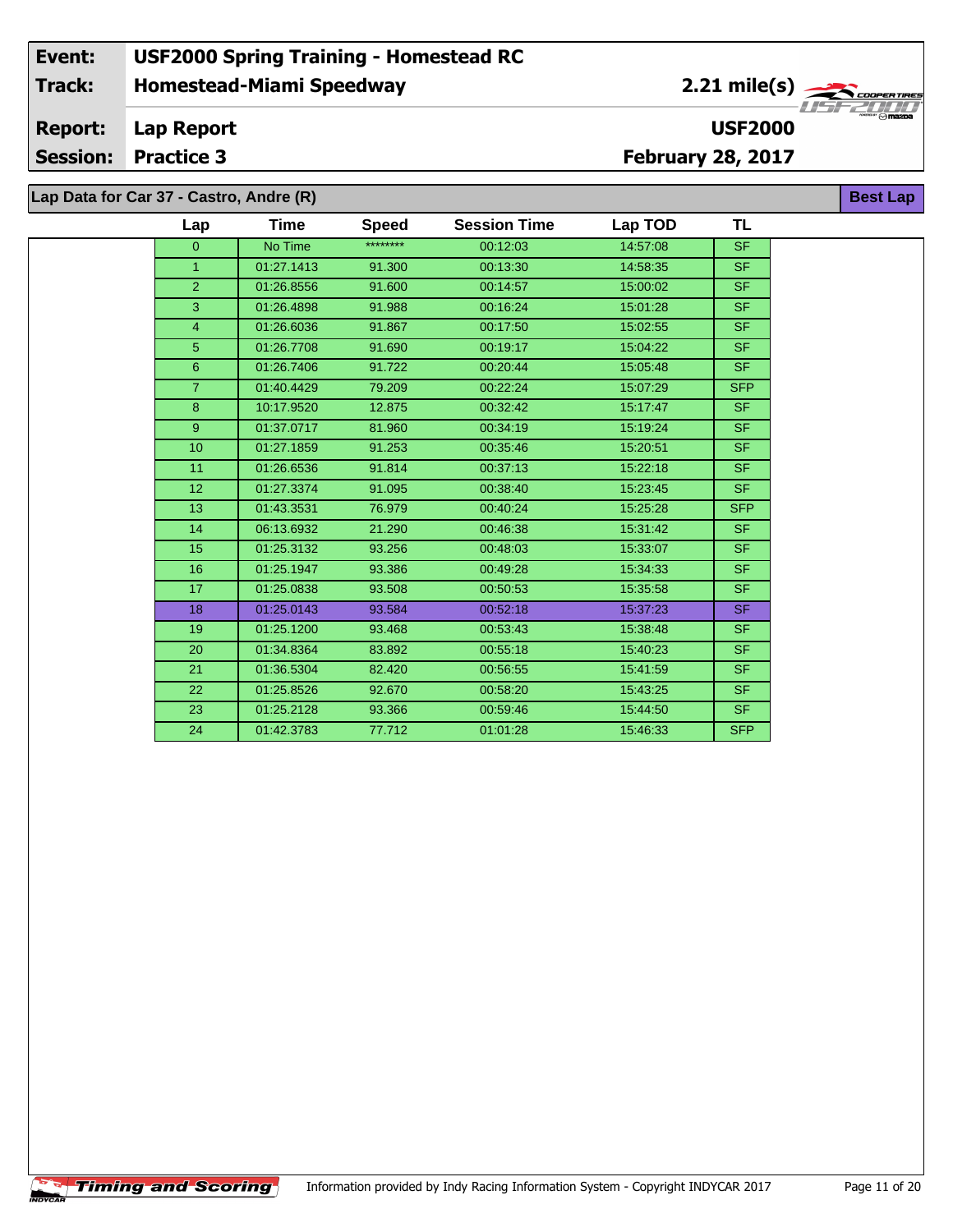**Lap Data for Car 38 - VeeKay, Rinus (R)**

 $\overline{\phantom{a}}$ 

| Lap              | Time       | <b>Speed</b> | <b>Session Time</b> | Lap TOD  | TL         |  |
|------------------|------------|--------------|---------------------|----------|------------|--|
| $\mathbf{0}$     | No Time    | ********     | 00:12:39            | 14:57:43 | <b>SF</b>  |  |
| $\mathbf{1}$     | 01:26.0712 | 92.435       | 00:14:05            | 14:59:09 | SF.        |  |
| $\overline{2}$   | 01:25.8375 | 92.687       | 00:15:31            | 15:00:35 | <b>SF</b>  |  |
| 3                | 01:25.8099 | 92.717       | 00:16:57            | 15:02:01 | <b>SF</b>  |  |
| $\overline{4}$   | 01:25.8917 | 92.628       | 00:18:22            | 15:03:27 | <b>SF</b>  |  |
| 5                | 01:25.5985 | 92.946       | 00:19:48            | 15:04:53 | <b>SF</b>  |  |
| $\boldsymbol{6}$ | 01:25.5680 | 92.979       | 00:21:14            | 15:06:18 | <b>SF</b>  |  |
| $\overline{7}$   | 01:25.7147 | 92.820       | 00:22:39            | 15:07:44 | SF.        |  |
| 8                | 01:35.1874 | 83.582       | 00:24:15            | 15:09:19 | <b>SFP</b> |  |
| 9                | 09:07.6424 | 14.528       | 00:33:22            | 15:18:27 | SF.        |  |
| 10 <sup>10</sup> | 01:25.7610 | 92.769       | 00:34:48            | 15:19:52 | SF.        |  |
| 11               | 01:25.8964 | 92.623       | 00:36:14            | 15:21:18 | <b>SF</b>  |  |
| 12               | 01:29.2897 | 89.103       | 00:37:43            | 15:22:48 | SF.        |  |
| 13               | 01:35.2925 | 83.490       | 00:39:18            | 15:24:23 | <b>SFP</b> |  |
| 14               | 04:30.5834 | 29.403       | 00:43:49            | 15:28:54 | <b>SF</b>  |  |
| 15               | 01:29.4253 | 88.968       | 00:45:18            | 15:30:23 | <b>SF</b>  |  |
| 16               | 01:25.5355 | 93.014       | 00:46:44            | 15:31:49 | SF.        |  |
| 17               | 01:24.7942 | 93.827       | 00:48:09            | 15:33:13 | SF.        |  |
| 18               | 01:24.6806 | 93.953       | 00:49:33            | 15:34:38 | <b>SF</b>  |  |
| 19               | 01:24.6115 | 94.030       | 00:50:58            | 15:36:03 | SF.        |  |
| 20               | 01:24.7333 | 93.895       | 00:52:23            | 15:37:27 | SF.        |  |
| 21               | 01:28.8609 | 89.533       | 00:53:52            | 15:38:56 | SF.        |  |
| 22               | 01:24.8897 | 93.722       | 00:55:17            | 15:40:21 | SF.        |  |
| 23               | 01:36.1294 | 82.763       | 00:56:53            | 15:41:57 | <b>SFP</b> |  |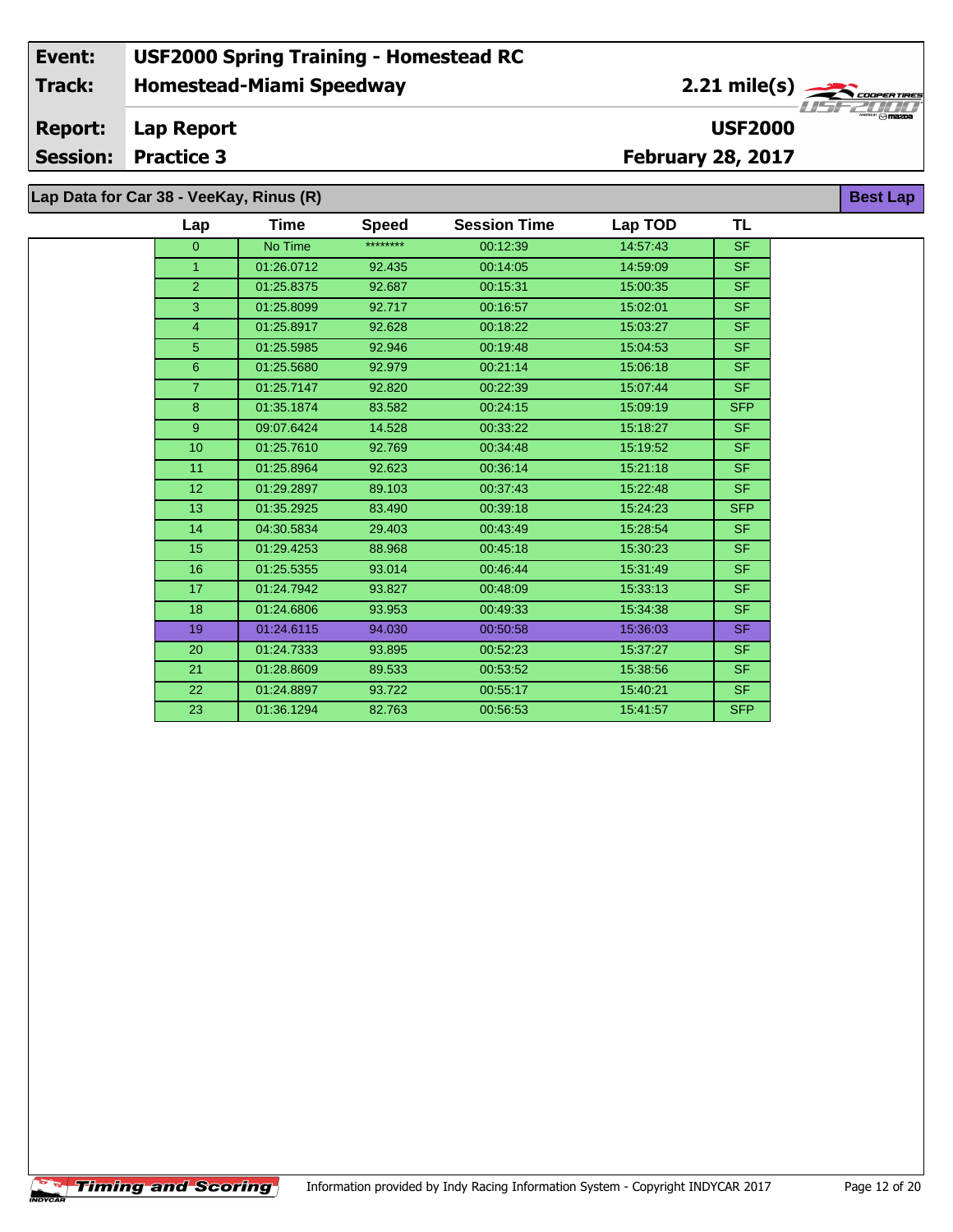# **Lap Data for Car 7 - Wojcik, Devin (R)**

 $\overline{\phantom{a}}$ 

| Lap              | Time       | <b>Speed</b> | <b>Session Time</b> | Lap TOD   | <b>TL</b>  |
|------------------|------------|--------------|---------------------|-----------|------------|
| $\overline{0}$   | No Time    | ********     | 00:06:33            | 14:51:37  | <b>SF</b>  |
| 1                | 01:28.6267 | 89.770       | 00:08:01            | 14:53:06  | <b>SF</b>  |
| $\overline{2}$   | 01:28.9858 | 89.408       | 00:09:30            | 14:54:35  | <b>SF</b>  |
| 3                | 01:28.6892 | 89.707       | 00:10:59            | 14:56:03  | <b>SF</b>  |
| 4                | 01:45.1704 | 75.649       | 00:12:44            | 14:57:49  | <b>SFP</b> |
| 5                | 07:59.0446 | 16.608       | 00:20:43            | 15:05:48  | <b>SF</b>  |
| 6                | 01:30.9968 | 87.432       | 00:22:14            | 15:07:19  | <b>SF</b>  |
| $\overline{7}$   | 01:30.3034 | 88.103       | 00:23:44            | 15:08:49  | <b>SF</b>  |
| 8                | 01:47.6367 | 73.915       | 00:25:32            | 15:10:36  | <b>SFP</b> |
| 9                | 08:37.4971 | 15.374       | 00:34:09            | 15:19:14  | <b>SF</b>  |
| 10 <sup>10</sup> | 01:45.7746 | 75.217       | 00:35:55            | 15:20:60  | <b>SFP</b> |
| 11               | 08:53.6112 | 14.910       | 00:44:49            | 15:29:53  | <b>SF</b>  |
| 12               | 01:27.3946 | 91.035       | 00:46:16            | 15:31:21  | <b>SF</b>  |
| 13               | 01:26.9843 | 91.465       | 00:47:43            | 15:32:48  | <b>SF</b>  |
| 14               | 01:26.7343 | 91.728       | 00:49:010           | 15:34:14  | <b>SF</b>  |
| 15               | 01:27.4326 | 90.996       | 00:50:37            | 15:35:42  | <b>SF</b>  |
| 16               | 01:27.7367 | 90.680       | 00:52:05            | 15:37:010 | <b>SF</b>  |
| 17               | 01:27.5479 | 90.876       | 00:53:33            | 15:38:37  | <b>SF</b>  |
| 18               | 01:36.3214 | 82.598       | 00:55:09            | 15:40:14  | <b>SF</b>  |
| 19               | 01:27.4451 | 90.983       | 00:56:36            | 15:41:41  | <b>SF</b>  |
| 20               | 01:27.5009 | 90.925       | 00:58:04            | 15:43:08  | <b>SF</b>  |
| 21               | 01:31.7229 | 86.740       | 00:59:36            | 15:44:40  | <b>SF</b>  |
| 22               | 01:38.7151 | 80.596       | 01:01:14            | 15:46:19  | <b>SFP</b> |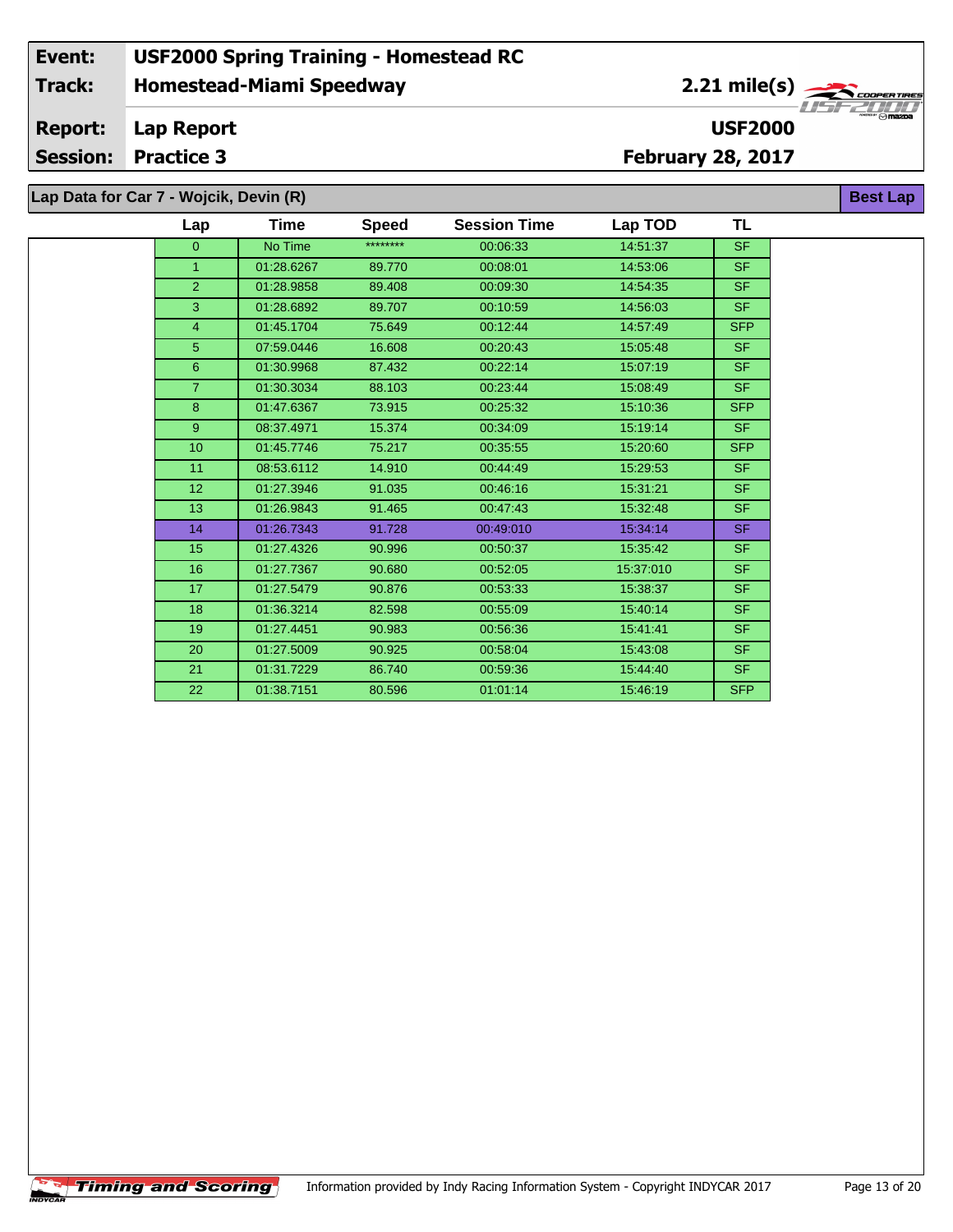#### **Event: USF2000 Spring Training - Homestead RC 2.21 mile(s) Track: Homestead-Miami Speedway** COOPERTIRE **Report: Lap Report USF2000 Session: Practice 3 February 28, 2017**

**Lap Data for Car 8 - Tomaselli\*, Bruna (R)**

**Timing and Scoring** 

÷.

| Lap            | <b>Time</b> | <b>Speed</b> | <b>Session Time</b> | Lap TOD  | TL             |
|----------------|-------------|--------------|---------------------|----------|----------------|
| $\Omega$       | No Time     | ********     | 00:03:53            | 14:48:58 | <b>SF</b>      |
| $\mathbf{1}$   | 01:32.3883  | 86.115       | 00:05:25            | 14:50:30 | <b>SF</b>      |
| $\overline{2}$ | 01:30.9597  | 87.467       | 00:06:56            | 14:52:01 | SF.            |
| 3              | 01:30.9547  | 87.472       | 00:08:27            | 14:53:32 | <b>SF</b>      |
| $\overline{4}$ | 01:31.9381  | 86.536       | 00:09:59            | 14:55:04 | SF             |
| $\overline{5}$ | 01:30.4022  | 88.007       | 00:11:30            | 14:56:34 | <b>SF</b>      |
| 6              | 01:31.1398  | 87.294       | 00:13:01            | 14:58:05 | S <sub>F</sub> |
| $\overline{7}$ | 01:29.9862  | 88.414       | 00:14:31            | 14:59:35 | <b>SF</b>      |
| 8              | 01:46.6367  | 74.608       | 00:16:17            | 15:01:22 | <b>SFP</b>     |
| 9              | 03:18.7767  | 40.025       | 00:19:36            | 15:04:41 | SF             |
| 10             | 01:31.8094  | 86.658       | 00:21:08            | 15:06:13 | SF.            |
| 11             | 01:50.1805  | 72.209       | 00:22:58            | 15:08:03 | <b>SFP</b>     |
| 12             | 01:48.7089  | 73.186       | 00:24:47            | 15:09:51 | <b>SF</b>      |
| 13             | 01:31.0081  | 87.421       | 00:26:18            | 15:11:22 | <b>SF</b>      |
| 14             | 01:30.9659  | 87.461       | 00:27:49            | 15:12:53 | SF             |
| 15             | 01:30.6196  | 87.796       | 00:29:20            | 15:14:24 | <b>SF</b>      |
| 16             | 01:32.2871  | 86.209       | 00:30:52            | 15:15:56 | <b>SF</b>      |
| 17             | 01:30.4815  | 87.930       | 00:32:22            | 15:17:27 | <b>SF</b>      |
| 18             | 01:31.0356  | 87.394       | 00:33:53            | 15:18:58 | SF             |
| 19             | 01:31.7031  | 86.758       | 00:35:25            | 15:20:30 | <b>SF</b>      |
| 20             | 01:54.4503  | 69.515       | 00:37:19            | 15:22:24 | <b>SFP</b>     |
| 21             | 09:30.5980  | 13.943       | 00:46:50            | 15:31:55 | SF.            |
| 22             | 01:31.7767  | 86.689       | 00:48:22            | 15:33:26 | <b>SF</b>      |
| 23             | 01:40.1227  | 79.462       | 00:50:02            | 15:35:07 | SF             |
| 24             | 01:31.1212  | 87.312       | 00:51:33            | 15:36:38 | SF.            |
| 25             | 01:32.3932  | 86.110       | 00:53:05            | 15:38:10 | SF             |
| 26             | 01:31.1112  | 87.322       | 00:54:37            | 15:39:41 | <b>SF</b>      |
| 27             | 01:32.0529  | 86.429       | 00:56:09            | 15:41:13 | <b>SF</b>      |
| 28             | 01:53.4886  | 70.104       | 00:58:02            | 15:43:07 | <b>SFP</b>     |
| 29             | 02:28.5222  | 53.568       | 01:00:31            | 15:45:35 | <b>SFP</b>     |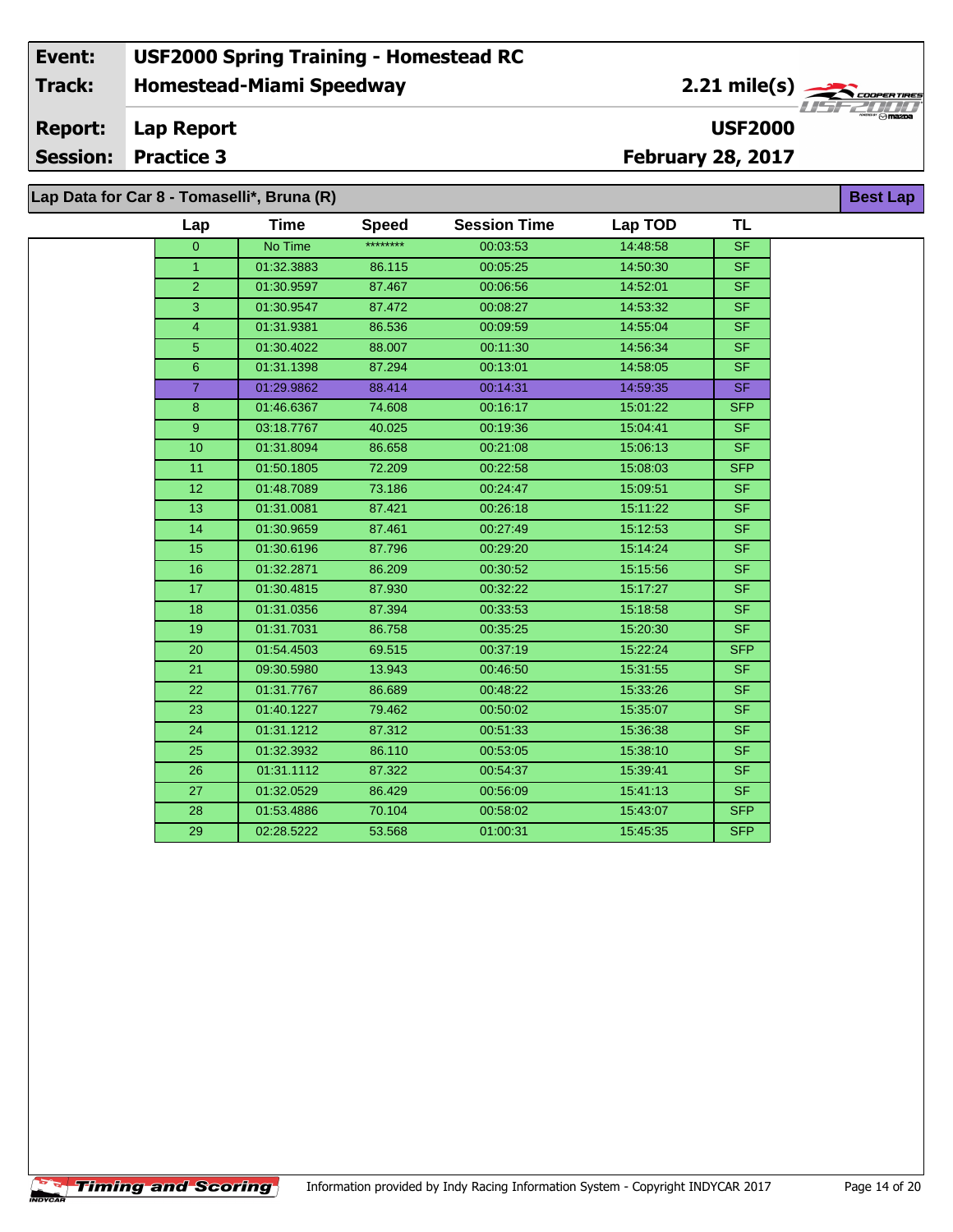# **Lap Data for Car 80 - Megennis, Robert**

÷.

| Lap             | Time       | <b>Speed</b> | <b>Session Time</b> | Lap TOD  | <b>TL</b>  |
|-----------------|------------|--------------|---------------------|----------|------------|
| $\overline{0}$  | No Time    | ********     | 00:11:39            | 14:56:44 | <b>SFP</b> |
| $\mathbf{1}$    | 02:52.8117 | 46.039       | 00:14:32            | 14:59:36 | SF.        |
| 2 <sup>1</sup>  | 01:27.2036 | 91.235       | 00:15:59            | 15:01:04 | SF.        |
| 3               | 01:26.2025 | 92.294       | 00:17:25            | 15:02:30 | SF.        |
| $\overline{4}$  | 01:26.2367 | 92.258       | 00:18:52            | 15:03:56 | SF.        |
| 5 <sup>5</sup>  | 01:26.0401 | 92.469       | 00:20:18            | 15:05:22 | SF.        |
| 6 <sup>°</sup>  | 01:26.0673 | 92.439       | 00:21:44            | 15:06:48 | <b>SF</b>  |
| 7 <sup>1</sup>  | 01:25.8471 | 92.676       | 00:23:09            | 15:08:14 | SF.        |
| 8               | 01:25.8730 | 92.648       | 00:24:35            | 15:09:40 | SF.        |
| 9 <sup>°</sup>  | 01:25.8665 | 92.655       | 00:26:01            | 15:11:06 | SF.        |
| 10 <sup>°</sup> | 01:25.8603 | 92.662       | 00:27:27            | 15:12:32 | <b>SF</b>  |
| 11              | 01:26.4517 | 92.028       | 00:28:54            | 15:13:58 | SF.        |
| 12 <sup>2</sup> | 01:25.9752 | 92.538       | 00:30:20            | 15:15:24 | <b>SF</b>  |
| 13              | 01:25.9804 | 92.533       | 00:31:46            | 15:16:50 | SF.        |
| 14              | 01:26.1134 | 92.390       | 00:33:12            | 15:18:16 | SF.        |
| 15              | 01:36.5750 | 82.382       | 00:34:48            | 15:19:53 | <b>SFP</b> |
| 16              | 12:42.4808 | 10.434       | 00:47:31            | 15:32:35 | SF.        |
| 17              | 01:27.7560 | 90.660       | 00:48:58            | 15:34:03 | SF.        |
| 18              | 01:25.3085 | 93.262       | 00:50:24            | 15:35:28 | SF.        |
| 19              | 01:25.0879 | 93.503       | 00:51:49            | 15:36:53 | SF.        |
| 20              | 01:24.6747 | 93.960       | 00:53:13            | 15:38:18 | SF.        |
| 21              | 01:25.2666 | 93.307       | 00:54:39            | 15:39:43 | <b>SF</b>  |
| 22              | 01:25.6137 | 92.929       | 00:56:04            | 15:41:09 | SF.        |
| 23              | 01:38.9255 | 80.424       | 00:57:43            | 15:42:48 | <b>SFP</b> |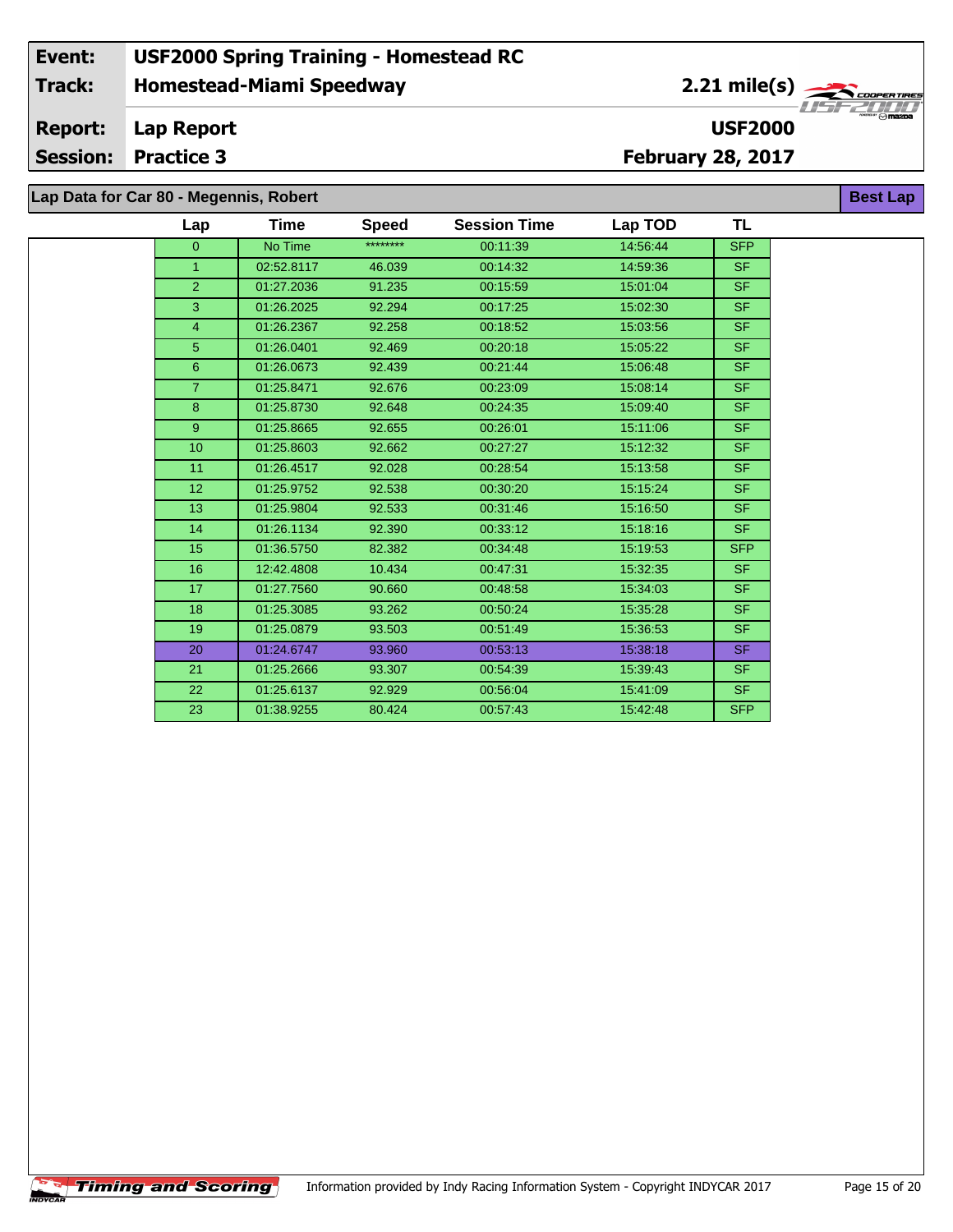**Lap Data for Car 81 - Frederick, Kaylen (R)**

 $\overline{\phantom{a}}$ 

| for Car 81 - Frederick, Kaylen (R)<br><b>Best Lap</b> |             |              |                     |           |                |  |  |
|-------------------------------------------------------|-------------|--------------|---------------------|-----------|----------------|--|--|
| Lap                                                   | <b>Time</b> | <b>Speed</b> | <b>Session Time</b> | Lap TOD   | TL             |  |  |
| $\overline{0}$                                        | No Time     | ********     | 00:11:41            | 14:56:45  | <b>SFP</b>     |  |  |
| $\mathbf{1}$                                          | 03:10.3554  | 41.796       | 00:14:51            | 14:59:56  | <b>SF</b>      |  |  |
| $\overline{2}$                                        | 01:26.0783  | 92.427       | 00:16:17            | 15:01:22  | S <sub>F</sub> |  |  |
| 3                                                     | 01:26.1308  | 92.371       | 00:17:43            | 15:02:48  | <b>SF</b>      |  |  |
| $\overline{4}$                                        | 01:26.1565  | 92.344       | 00:19:010           | 15:04:14  | SF.            |  |  |
| 5                                                     | 01:25.6080  | 92.935       | 00:20:35            | 15:05:40  | <b>SF</b>      |  |  |
| 6                                                     | 01:26.2607  | 92.232       | 00:22:01            | 15:07:06  | <b>SF</b>      |  |  |
| $\overline{7}$                                        | 01:25.8994  | 92.620       | 00:23:27            | 15:08:32  | <b>SF</b>      |  |  |
| 8                                                     | 01:25.7215  | 92.812       | 00:24:53            | 15:09:58  | SF.            |  |  |
| 9 <sup>°</sup>                                        | 01:26.0817  | 92.424       | 00:26:19            | 15:11:24  | <b>SF</b>      |  |  |
| 10                                                    | 01:27.8625  | 90.551       | 00:27:47            | 15:12:52  | <b>SF</b>      |  |  |
| 11                                                    | 01:26.0991  | 92.405       | 00:29:13            | 15:14:18  | <b>SF</b>      |  |  |
| 12                                                    | 01:26.0678  | 92.439       | 00:30:39            | 15:15:44  | SF.            |  |  |
| 13                                                    | 01:25.7758  | 92.753       | 00:32:05            | 15:17:010 | SF.            |  |  |
| 14                                                    | 01:26.6163  | 91.853       | 00:33:32            | 15:18:36  | <b>SF</b>      |  |  |
| 15                                                    | 01:42.9453  | 77.284       | 00:35:15            | 15:20:19  | <b>SFP</b>     |  |  |
| 16                                                    | 11:46.4698  | 11.262       | 00:47:01            | 15:32:06  | <b>SF</b>      |  |  |
| 17                                                    | 01:24.9065  | 93.703       | 00:48:26            | 15:33:30  | <b>SF</b>      |  |  |
| 18                                                    | 01:24.7658  | 93.859       | 00:49:51            | 15:34:55  | SF.            |  |  |
| 19                                                    | 01:24.7120  | 93.918       | 00:51:15            | 15:36:20  | SF.            |  |  |
| 20                                                    | 01:24.7504  | 93.876       | 00:52:40            | 15:37:45  | <b>SF</b>      |  |  |
| 21                                                    | 01:40.1063  | 79.476       | 00:54:20            | 15:39:25  | <b>SF</b>      |  |  |
| 22                                                    | 01:25.0378  | 93.558       | 00:55:45            | 15:40:50  | SF.            |  |  |
| 23                                                    | 01:53.6691  | 69.993       | 00:57:39            | 15:42:44  | <b>SFP</b>     |  |  |
|                                                       |             |              |                     |           |                |  |  |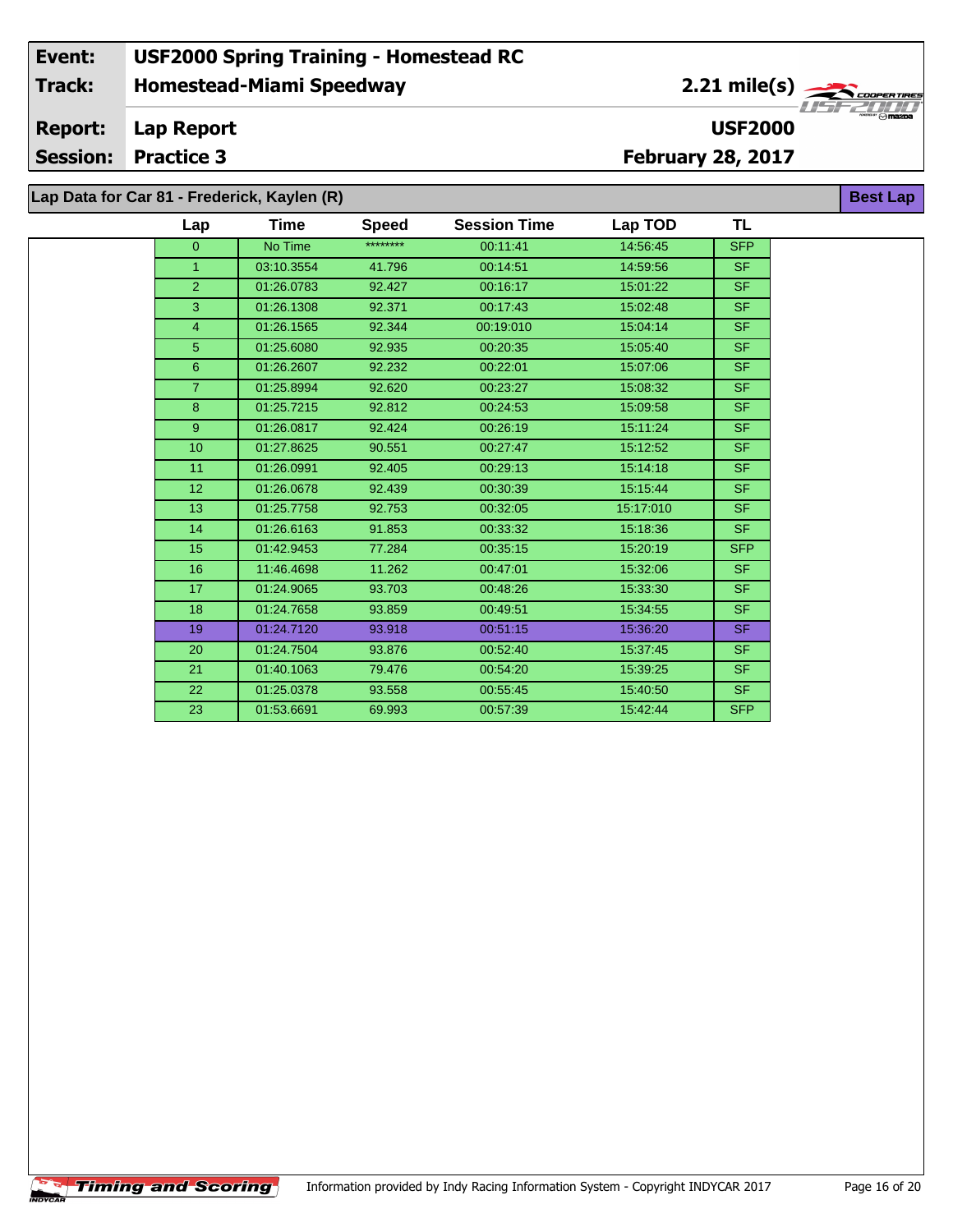# **Lap Data for Car 82 - Agren, Ayla**

÷.

| Lap             | Time       | <b>Speed</b> | <b>Session Time</b> | Lap TOD  | TL         |
|-----------------|------------|--------------|---------------------|----------|------------|
| $\overline{0}$  | No Time    | ********     | 00:11:44            | 14:56:49 | <b>SFP</b> |
| $\mathbf{1}$    | 03:33.3774 | 37.286       | 00:15:17            | 15:00:22 | SF.        |
| $\overline{2}$  | 01:26.9485 | 91.502       | 00:16:44            | 15:01:49 | <b>SF</b>  |
| 3               | 01:26.1804 | 92.318       | 00:18:11            | 15:03:15 | SF.        |
| $\overline{4}$  | 01:26.1051 | 92.399       | 00:19:37            | 15:04:41 | <b>SF</b>  |
| 5 <sup>5</sup>  | 01:27.4679 | 90.959       | 00:21:04            | 15:06:09 | SF.        |
| 6               | 01:26.2640 | 92.229       | 00:22:30            | 15:07:35 | SF.        |
| $\overline{7}$  | 01:25.9963 | 92.516       | 00:23:56            | 15:09:01 | SF.        |
| 8               | 01:26.1931 | 92.304       | 00:25:23            | 15:10:27 | <b>SF</b>  |
| 9               | 01:29.5738 | 88.821       | 00:26:52            | 15:11:57 | SF.        |
| 10 <sup>°</sup> | 01:26.4426 | 92.038       | 00:28:19            | 15:13:23 | SF.        |
| 11              | 01:26.3115 | 92.178       | 00:29:45            | 15:14:49 | SF.        |
| 12 <sub>2</sub> | 01:26.4143 | 92.068       | 00:31:11            | 15:16:16 | SF.        |
| 13              | 01:26.5201 | 91.956       | 00:32:38            | 15:17:42 | SF.        |
| 14              | 01:26.3642 | 92.122       | 00:34:04            | 15:19:09 | SF.        |
| 15              | 01:43.1260 | 77.148       | 00:35:47            | 15:20:52 | <b>SFP</b> |
| 16              | 10:35.1384 | 12.526       | 00:46:22            | 15:31:27 | SF.        |
| 17              | 01:29.0555 | 89.338       | 00:47:52            | 15:32:56 | SF.        |
| 18              | 01:25.4174 | 93.143       | 00:49:17            | 15:34:21 | SF.        |
| 19              | 01:26.0152 | 92.495       | 00:50:43            | 15:35:47 | SF.        |
| 20              | 01:25.4527 | 93.104       | 00:52:08            | 15:37:13 | SF.        |
| 21              | 01:25.3790 | 93.185       | 00:53:34            | 15:38:38 | SF.        |
| 22              | 01:25.5865 | 92.959       | 00:54:59            | 15:40:04 | SF.        |
| 23              | 01:44.3237 | 76.263       | 00:56:44            | 15:41:48 | <b>SFP</b> |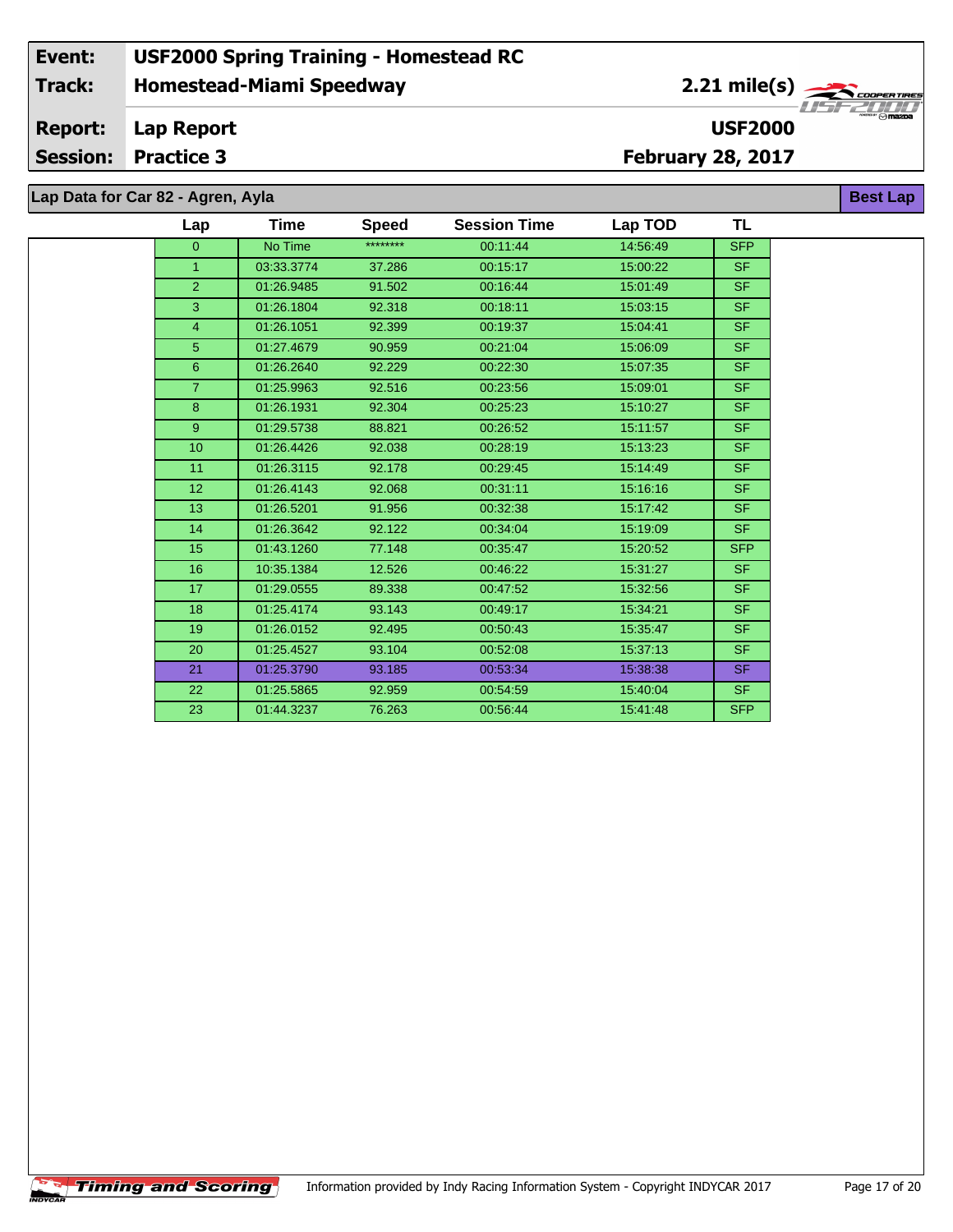## **Lap Data for Car 9 - Franzoni, Victor**

 $\overline{\phantom{a}}$ 

| Lap            | Time       | <b>Speed</b> | <b>Session Time</b> | Lap TOD   | TL         |  |
|----------------|------------|--------------|---------------------|-----------|------------|--|
| $\overline{0}$ | No Time    | ********     | 00:15:19            | 15:00:24  | <b>SF</b>  |  |
| $\mathbf{1}$   | 01:27.1780 | 91.262       | 00:16:47            | 15:01:51  | <b>SF</b>  |  |
| $\overline{2}$ | 01:26.6101 | 91.860       | 00:18:13            | 15:03:18  | <b>SF</b>  |  |
| 3              | 01:26.9078 | 91.545       | 00:19:40            | 15:04:45  | <b>SF</b>  |  |
| $\overline{4}$ | 01:40.7152 | 78.995       | 00:21:21            | 15:06:25  | <b>SFP</b> |  |
| 5              | 07:30.0782 | 17.677       | 00:28:51            | 15:13:55  | <b>SF</b>  |  |
| 6              | 01:27.2538 | 91.182       | 00:30:18            | 15:15:23  | <b>SF</b>  |  |
| $\overline{7}$ | 01:26.8828 | 91.572       | 00:31:45            | 15:16:50  | <b>SF</b>  |  |
| 8              | 01:38.7503 | 80.567       | 00:33:24            | 15:18:28  | <b>SFP</b> |  |
| $9^{\circ}$    | 10:49.7867 | 12.244       | 00:44:14            | 15:29:18  | <b>SF</b>  |  |
| 10             | 01:26.1529 | 92.347       | 00:45:40            | 15:30:44  | <b>SF</b>  |  |
| 11             | 01:25.4223 | 93.137       | 00:47:05            | 15:32:010 | <b>SF</b>  |  |
| 12             | 01:31.3665 | 87.078       | 00:48:37            | 15:33:41  | <b>SF</b>  |  |
| 13             | 01:31.8208 | 86.647       | 00:50:08            | 15:35:13  | <b>SF</b>  |  |
| 14             | 01:25.6725 | 92.865       | 00:51:34            | 15:36:39  | <b>SF</b>  |  |
| 15             | 01:35.7267 | 83.112       | 00:53:010           | 15:38:14  | <b>SF</b>  |  |
| 16             | 01:37.8769 | 81.286       | 00:54:48            | 15:39:52  | <b>SFP</b> |  |
| 17             | 03:48.0914 | 34.881       | 00:58:36            | 15:43:40  | <b>SF</b>  |  |
| 18             | 01:27.2540 | 91.182       | 01:00:03            | 15:45:08  | <b>SF</b>  |  |
| 19             | 01:35.9699 | 82.901       | 01:01:39            | 15:46:43  | <b>SFP</b> |  |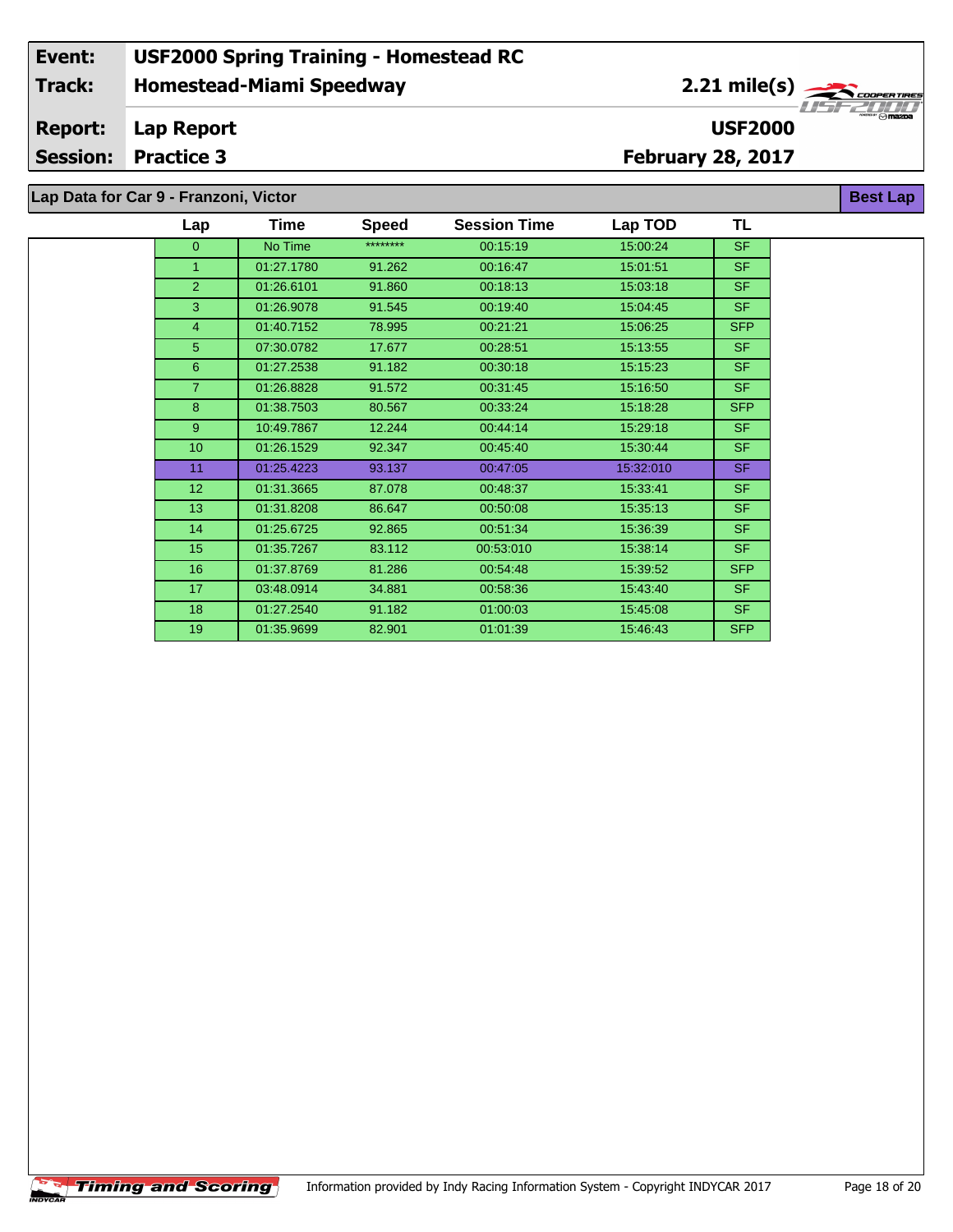**Lap Data for Car 90 - Thompson, Parker**

 $\sqrt{\textbf{T}}$ iming and Scoring $\sqrt{\textbf{S}}$ 

÷.

| Lap             | Time       | <b>Speed</b> | <b>Session Time</b> | Lap TOD  | TL         |
|-----------------|------------|--------------|---------------------|----------|------------|
| $\mathbf{0}$    | No Time    | ********     | 00:04:25            | 14:49:29 | <b>SF</b>  |
| $\mathbf{1}$    | 01:27.4774 | 90.949       | 00:05:52            | 14:50:57 | <b>SF</b>  |
| $\overline{2}$  | 01:26.3503 | 92.136       | 00:07:19            | 14:52:23 | SF.        |
| 3               | 01:26.6132 | 91.857       | 00:08:45            | 14:53:50 | <b>SF</b>  |
| $\overline{4}$  | 01:26.7938 | 91.666       | 00:10:12            | 14:55:16 | SF.        |
| 5 <sub>5</sub>  | 01:27.4592 | 90.968       | 00:11:39            | 14:56:44 | <b>SF</b>  |
| 6               | 01:26.3236 | 92.165       | 00:13:06            | 14:58:10 | <b>SF</b>  |
| $\overline{7}$  | 01:37.9766 | 81.203       | 00:14:44            | 14:59:48 | <b>SFP</b> |
| 8               | 08:38.4930 | 15.344       | 00:23:22            | 15:08:27 | <b>SF</b>  |
| 9               | 01:26.2947 | 92.196       | 00:24:48            | 15:09:53 | <b>SF</b>  |
| 10              | 01:26.7794 | 91.681       | 00:26:15            | 15:11:20 | <b>SF</b>  |
| 11              | 01:38.9283 | 80.422       | 00:27:54            | 15:12:59 | <b>SFP</b> |
| 12 <sub>2</sub> | 05:36.0432 | 23.676       | 00:33:30            | 15:18:35 | SF.        |
| 13              | 01:26.2721 | 92.220       | 00:34:57            | 15:20:01 | <b>SF</b>  |
| 14              | 01:26.8326 | 91.625       | 00:36:23            | 15:21:28 | SF.        |
| 15              | 01:26.2432 | 92.251       | 00:37:50            | 15:22:54 | <b>SF</b>  |
| 16              | 01:37.3819 | 81.699       | 00:39:27            | 15:24:31 | <b>SFP</b> |
| 17              | 03:48.6445 | 34.796       | 00:43:16            | 15:28:20 | SF.        |
| 18              | 01:26.1699 | 92.329       | 00:44:42            | 15:29:46 | <b>SF</b>  |
| 19              | 01:26.1030 | 92.401       | 00:46:08            | 15:31:12 | <b>SF</b>  |
| 20              | 01:37.3405 | 81.734       | 00:47:45            | 15:32:50 | <b>SFP</b> |
| 21              | 06:27.9191 | 20.509       | 00:54:13            | 15:39:18 | <b>SF</b>  |
| 22              | 01:26.1689 | 92.330       | 00:55:39            | 15:40:44 | SF.        |
| 23              | 01:25.3233 | 93.245       | 00:57:05            | 15:42:09 | SF.        |
| 24              | 01:25.0434 | 93.552       | 00:58:30            | 15:43:34 | <b>SF</b>  |
| 25              | 01:27.0093 | 91.439       | 00:59:57            | 15:45:01 | <b>SF</b>  |
| 26              | 01:37.6049 | 81.512       | 01:01:34            | 15:46:39 | <b>SFP</b> |